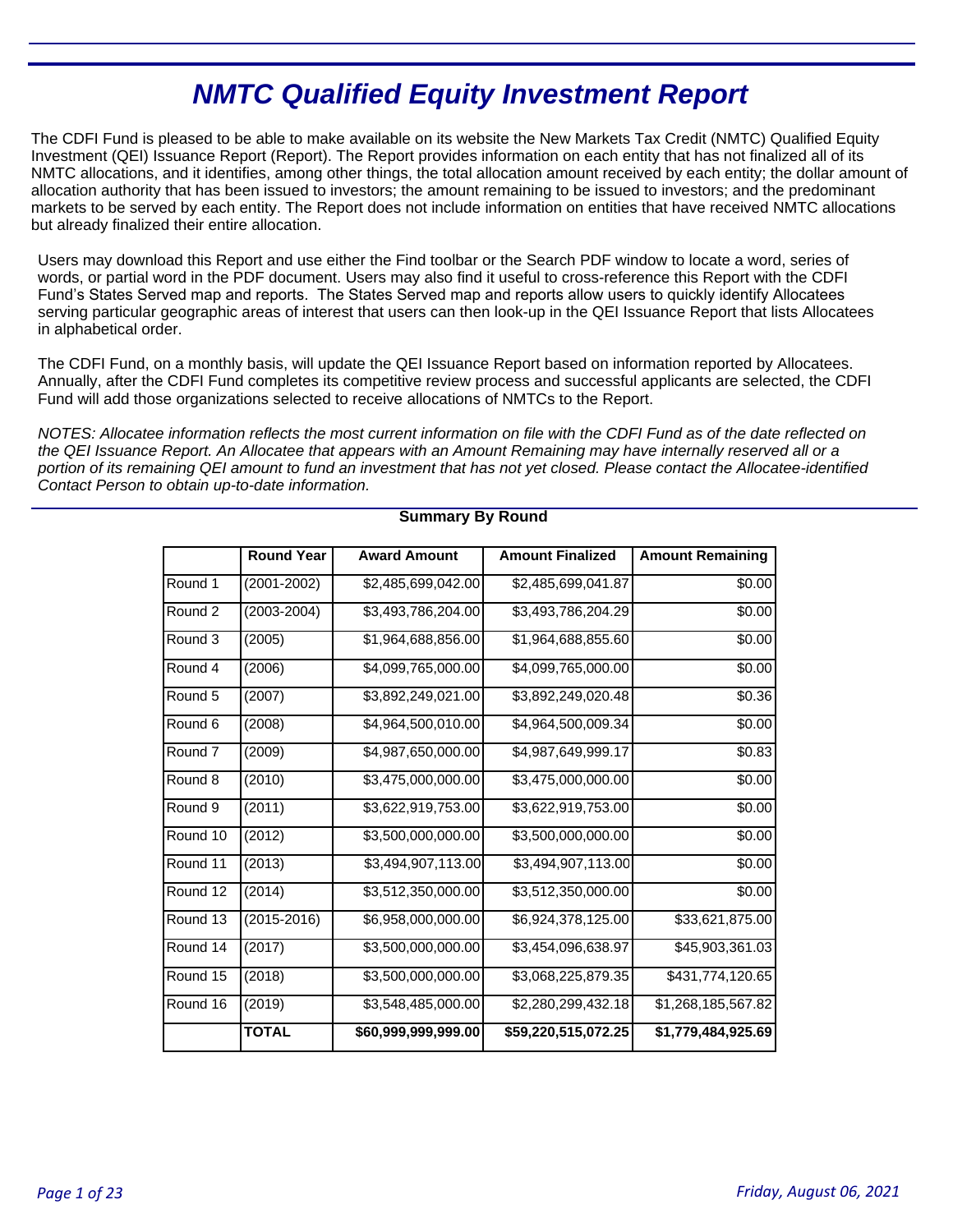\*\*The Total Allocation for Round 5 includes \$9 million of NMTC allocation authority that was reclaimed by the CDFI Fund from two prior Round 1 allocatees and subsequently reallocated in Round 5.

\*\*The Total Allocation for Round 9 includes \$123 million of NMTC allocation authority that was rescinded or surrendered to the CDFI Fund from prior Rounds and subsequently reallocated in Round 9.

\*\*The Total Allocation for Round 11 includes \$1.39 million of NMTC allocation authority that was rescinded or surrendered to the CDFI Fund from prior Rounds and subsequently reallocated in Round 11.

\*\*The Total Allocation for Round 12 includes \$12.35 million of NMTC allocation authority that was rescinded or surrendered to the CDFI Fund from prior Rounds and subsequently reallocated in Round 12.

\*\*Total Allocation for Round 16 includes \$48.485 million of NMTC allocation authority that was rescinded to the CDFI Fund from prior Rounds and subsequently *reallocated in Round 16.* 

**Total Allocation:**

**Total Allocation:**

**Non-Metro Commitment: Amount Remaining: Amount Finalized:**

**Non-Metro Commitment: Amount Remaining: Amount Finalized:**

#### *Name of Allocatee:* **Advantage Capital Community Development Fund, LLC**

#### **Year of Award:** 2019

**Service Area: National service area** *Controlling Entity:* Advantage Capital Partners *Contact Person:* Jonathan Goldstein, (314) 725-0800, jgoldstein@advantagecap.com **Predominant Financing: Operating Business Financing** 

*Predominant Market Served:* AR,FL,GA,KY,NV,OH,TX

**Innovative Activities:** Making QLICIs with an original term less than or equal to 60 months, Providing QLICIs for Non-Real Estate Activities, Providing QLICIs of \$2 million or less, Targeting Identified States

#### *Name of Allocatee:* **AMCREF Community Capital, LLC**

**Year of Award:** 2019 **Service Area: National service area** *Controlling Entity: Contact Person:* Knox Clark, (504) 495-1084, knox@amcref.com **Predominant Financing: Operating Business Financing** *Predominant Market Served:* AR,FL,GA,MS,SC,TN,TX *Innovative Activities:* Providing QLICIs for Non-Real Estate Activities

#### *Name of Allocatee:* **BMO Harris New Markets Fund, LLC**

**Year of Award:** 2019 *Service Area:* Multi-state service area *Controlling Entity:* BMO Harris Bank NA *Contact Person:* Allison Porter-Bell, (312) 461-3150, allison.porterbell@bmo.com **Predominant Financing:** Real Estate Financing - Community Facilities *Predominant Market Served:* AZ, FL, IL, IN, KS, MN, MO, WI *Innovative Activities:* 

#### *Name of Allocatee:* **Border Communities Capital Company, LLC**

**Year of Award:** 2019 *Service Area:* Multi-state service area *Controlling Entity:* Chelsea Investment Corporation *Contact Person:* Jerry Hannon, (760) 585-7090, jhannon@chelseainvestco.com **Predominant Financing:** Real Estate Financing - Community Facilities *Predominant Market Served:* AZ, CA, NM, TX *Innovative Activities:* 

**Total Allocation: Non-Metro Commitment: Amount Remaining: Amount Finalized:**

\$55,000,000.00 \$43,250,000.00 \$11,750,000.00 0%

\$60,000,000.00 \$40,595,896.00 \$19,404,104.00

\$60,000,000.00 \$40,800,000.00 \$19,200,000.00

60%

10%

\$30,000,000.00 \$22,000,000.00 \$8,000,000.00 0% **Total Allocation: Non-Metro Commitment: Amount Remaining: Amount Finalized:**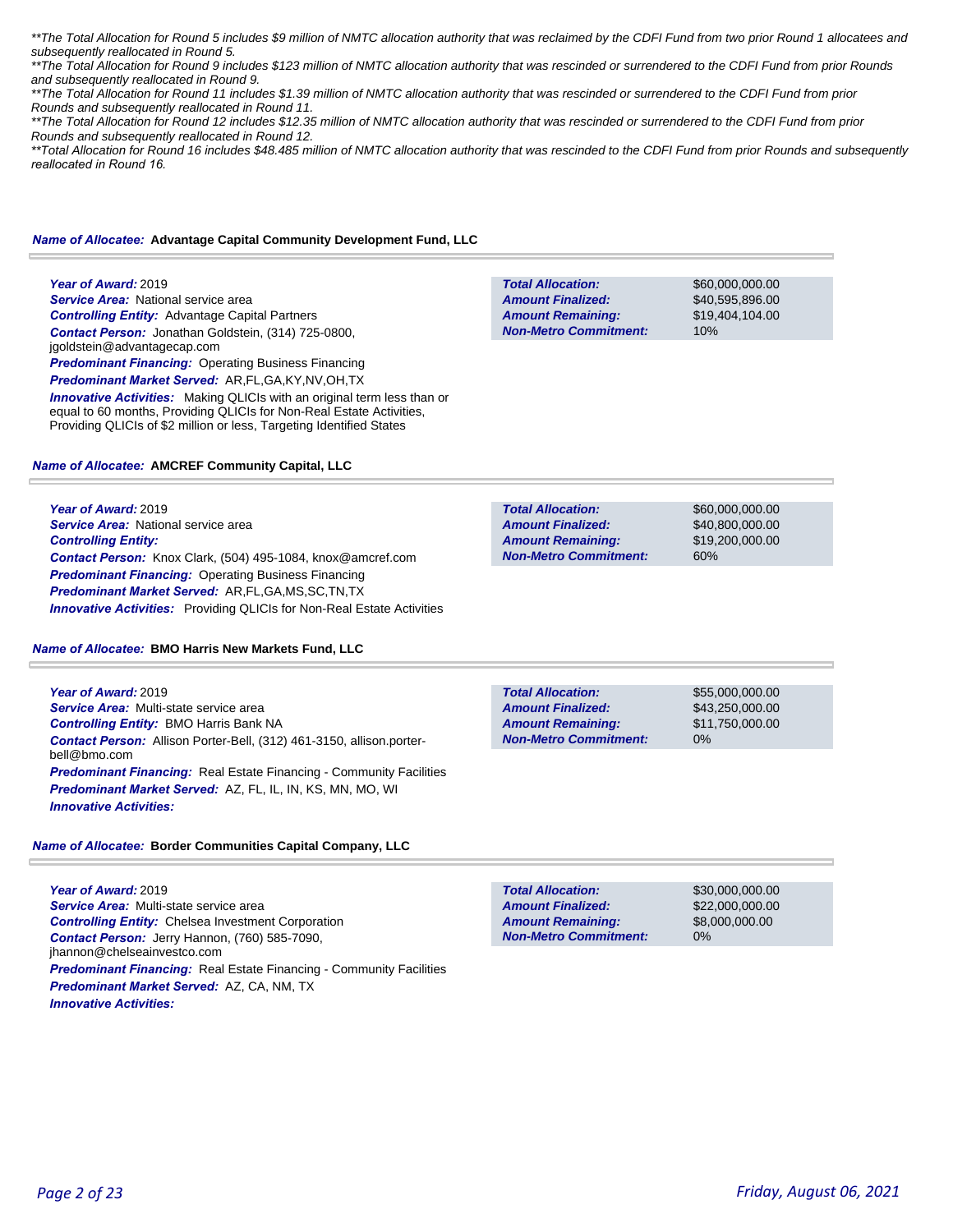#### **Year of Award:** 2019

*Service Area:* Multi-state service area *Controlling Entity:* Bremer Financial Corporation *Contact Person:* Vassil Zanev, (651) 312-3554, vezanev@bremer.com **Predominant Financing:** Real Estate Financing - Community Facilities *Predominant Market Served:* MN, ND, WI **Innovative Activities:** Providing QLICIs of \$2 million or less

#### *Name of Allocatee:* **Brownfield Revitalization, LLC**

**Year of Award:** 2018 **Service Area: National service area** *Controlling Entity:* Cherokee Investment Partners, LLC *Contact Person:* Bret Batchelder, (919) 743-2530, bbatchelder@cherokeefund.com *Predominant Financing:* Operating Business Financing *Predominant Market Served:* CO,FL,MO,NY,PA,RI,TX **Innovative Activities:** Targeting Identified States

### *Name of Allocatee:* **Capital One Community Renewal Fund, LLC**

### **Year of Award:** 2018

**Service Area:** National service area *Controlling Entity:* Capital One Financial Corporation *Contact Person:* John Chamberlain, (504) 533-5276, john.chamberlain@capitalone.com *Predominant Financing:* Operating Business Financing *Predominant Market Served:* CA,FL,MD,OH,OR,PR,TX **Innovative Activities:** Targeting Identified States

#### *Name of Allocatee:* **Carver Financial Corporation**

**Year of Award:** 2019 **Service Area: National service area** *Controlling Entity: Contact Person:* Robert James II, (912) 447-4217, rjamesii@carverstatebank.com *Predominant Financing:* Real Estate Financing - Industrial/Manufacturing *Predominant Market Served:* GA *Innovative Activities:* Providing QLICIs of \$2 million or less, Targeting Identified States

#### *Name of Allocatee:* **CCG Community Partners, LLC**

**Year of Award:** 2019 **Service Area: National service area** *Controlling Entity:* Cityscape Capital Group, LLC (hereinafter "Cityscape") *Contact Person:* Paul Hoffman, (310) 335-2040, paul@cityscapecapital.com *Predominant Financing:* Other Real Estate Financing *Predominant Market Served:* FL,GA,MS,NV,NJ,NY,TX *Innovative Activities:* 

**Total Allocation: Non-Metro Commitment: Amount Remaining: Amount Finalized:**

\$35,000,000.00 \$4,000,000.00 \$31,000,000.00 60%

**Total Allocation: Non-Metro Commitment: Amount Remaining: Amount Finalized:**

\$60,000,000.00 \$56,750,000.00 \$3,250,000.00 0%

\$60,000,000.00 \$39,150,000.00 \$20,850,000.00 0% **Total Allocation: Non-Metro Commitment: Amount Remaining: Amount Finalized:**

**Total Allocation: Non-Metro Commitment: Amount Remaining: Amount Finalized:**

\$50,000,000.00 \$15,000,000.00 \$35,000,000.00 20%

\$30,000,000.00 \$27,000,000.00 \$3,000,000.00 25% **Total Allocation: Non-Metro Commitment: Amount Remaining: Amount Finalized:**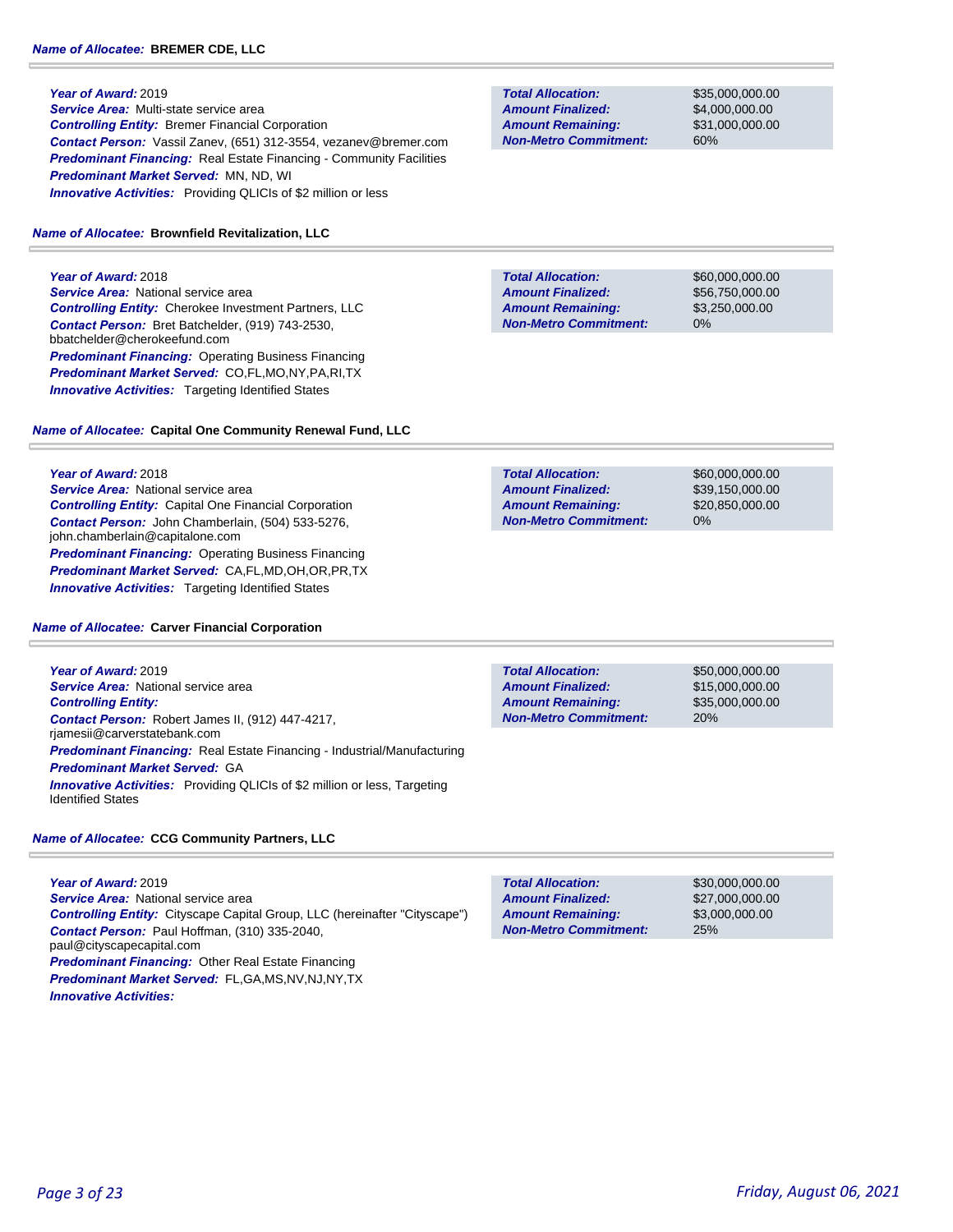### *Name of Allocatee:* **Central States Development Partners, Inc.**

**Year of Award:** 2019 *Service Area:* National service area *Controlling Entity:* Rock Island Economic Growth Corporation *Contact Person:* Brian Hollenback, (309) 794-6711, bhollenback@growthcorp.org *Predominant Financing:* Real Estate Financing - Industrial/Manufacturing *Predominant Market Served:* CO,FL,IL,KS,KY,TN,TX *Innovative Activities:* 

### *Name of Allocatee:* **Central Valley NMTC Fund, LLC**

### **Year of Award:** 2019

*Service Area:* Local service area (e.g., neighborhoods, cities, a county or contiguous counties, or metropolitan areas) within a state or territory *Controlling Entity:* The Penstar Group *Contact Person:* Lillian Weiland, (559) 264-5000, lweiland@cvnmtc.com **Predominant Financing:** Real Estate Financing - Community Facilities *Predominant Market Served:* CA *Innovative Activities:* 

### *Name of Allocatee:* **Chase New Markets Corporation**

### **Year of Award:** 2019

**Service Area: National service area** *Controlling Entity:* JPMorgan Chase Bank, N.A. *Contact Person:* Kevin Goldsmith, (312) 325-5069, kevin.r.goldsmith@chase.com *Predominant Financing: Operating Business Financing Predominant Market Served:* CA,FL,GA,IL,MI,NY,TX **Innovative Activities:** Providing QLICIs for Non-Real Estate Activities, Targeting Identified States

### *Name of Allocatee:* **Chicago Development Fund**

### **Year of Award:** 2019

*Service Area:* Local service area (e.g., neighborhoods, cities, a county or contiguous counties, or metropolitan areas) within a state or territory *Controlling Entity:* City of Chicago *Contact Person:* Anthony Smith, (312) 424-4254, tsmith@sbfriedman.com **Predominant Financing:** Real Estate Financing - Community Facilities *Predominant Market Served:* IL *Innovative Activities:* Providing QLICIs for Non-Real Estate Activities

### *Name of Allocatee:* **Cincinnati Development Fund, Inc.**

**Year of Award:** 2018 *Service Area:* Multi-state service area *Controlling Entity: Contact Person:* Angela Ginty, (513) 977-7282, aginty@cincinnatidevelopmentfund.org *Predominant Financing:* Real Estate Financing - Mixed-use (housing, commercial, or retail) *Predominant Market Served:* IN, KY, OH *Innovative Activities:* 

**Total Allocation: Non-Metro Commitment: Amount Remaining: Amount Finalized:**

\$30,000,000.00 \$24,000,000.00 \$6,000,000.00 20%

**Total Allocation: Non-Metro Commitment: Amount Remaining: Amount Finalized:**

\$25,000,000.00 \$16,500,000.00 \$8,500,000.00 0%

\$65,000,000.00 **Total Allocation: Non-Metro Commitment: Amount Remaining: Amount Finalized:**

\$48,900,000.00 \$16,100,000.00 20%

**Total Allocation: Non-Metro Commitment: Amount Remaining: Amount Finalized:**

\$55,000,000.00 \$27,500,000.00 \$27,500,000.00 0%

\$40,000,000.00 \$32,000,000.00 \$8,000,000.00 0% **Total Allocation: Non-Metro Commitment: Amount Remaining: Amount Finalized:**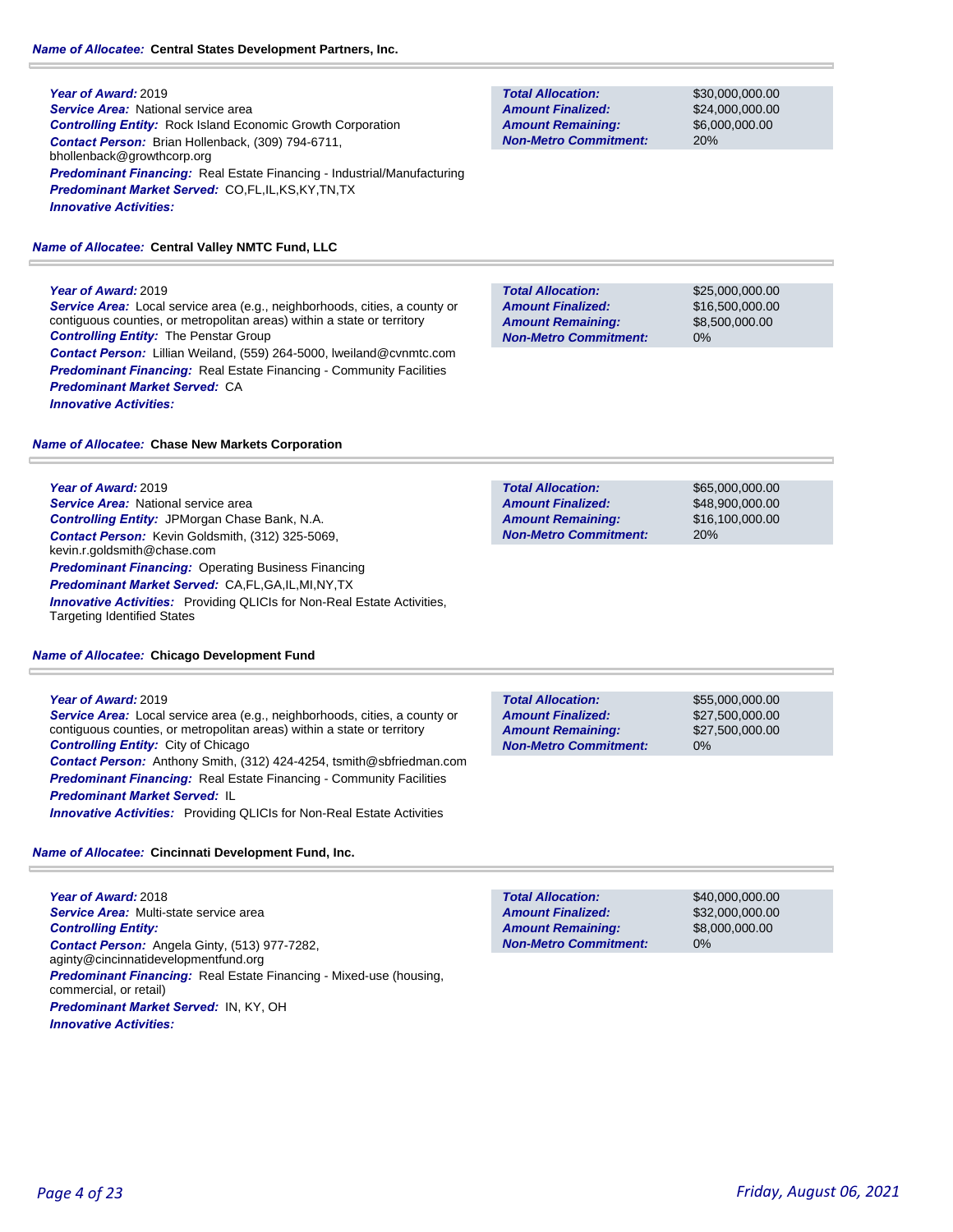**Year of Award:** 2019 *Service Area:* Multi-state service area *Controlling Entity: Contact Person:* Angela Ginty, (513) 977-7282, aginty@cincinnatidevelopmentfund.org *Predominant Financing:* Real Estate Financing - Mixed-use (housing, commercial, or retail) *Predominant Market Served:* IN, KY, OH *Innovative Activities:* 

### *Name of Allocatee:* **Colorado Enterprise Fund, Inc.**

**Year of Award:** 2019 **Service Area:** Statewide (or territory-wide) service area *Controlling Entity: Contact Person:* Nim Patel, (303) 761-6920, nim@coloradoenterprisefund.org *Predominant Financing:* Real Estate Financing - Industrial/Manufacturing *Predominant Market Served:* CO *Innovative Activities:* 

### *Name of Allocatee:* **Colorado Growth and Revitalization Fund LLC**

### **Year of Award:** 2018

**Service Area:** Statewide (or territory-wide) service area *Controlling Entity:* Colorado Housing and Finance Authority *Contact Person:* John Plakorus, (303) 297-7494, jplakorus@chfainfo.com *Predominant Financing:* Real Estate Financing - Industrial/Manufacturing *Predominant Market Served:* CO *Innovative Activities:* 

### *Name of Allocatee:* **Colorado Growth and Revitalization Fund LLC**

### **Year of Award:** 2019

*Service Area:* Statewide (or territory-wide) service area *Controlling Entity:* Colorado Housing and Finance Authority *Contact Person:* John Plakorus, (303) 297-7494, jplakorus@chfainfo.com *Predominant Financing:* Real Estate Financing - Mixed-use (housing, commercial, or retail) *Predominant Market Served:* CO *Innovative Activities:* 

**Total Allocation: Non-Metro Commitment: Amount Remaining: Amount Finalized:**

**Non-Metro Commitment:**

\$50,000,000.00 \$15,000,000.00 \$35,000,000.00 20%

*Name of Allocatee:* **Community Development Venture Capital Alliance, The**

| Year of Award: 2019                                                                   |
|---------------------------------------------------------------------------------------|
| <b>Service Area:</b> National service area                                            |
| <b>Controlling Entity:</b>                                                            |
| <b>Contact Person:</b> Alexandria Harris, (212) 594-6747 x 4518,<br>aharris@cdvca.org |
| <b>Predominant Financing:</b> Operating Business Financing                            |
| <b>Predominant Market Served: FL,IL,KY,ME,PR</b>                                      |

**Innovative Activities:** Making QLICIs with an original term less than or equal to 60 months, Providing QLICIs for Non-Real Estate Activities, Providing QLICIs of \$2 million or less, Targeting Identified States

**Total Allocation: Non-Metro Commitment: Amount Remaining: Amount Finalized:**

\$40,000,000.00 \$15,000,000.00 \$25,000,000.00 0%

**Total Allocation: Non-Metro Commitment: Amount Remaining: Amount Finalized:**

\$20,000,000.00 \$14,000,000.00 \$6,000,000.00 20%

**Total Allocation: Non-Metro Commitment: Amount Remaining: Amount Finalized:**

\$55,000,000.00 \$52,000,000.00 \$3,000,000.00 20%

**Total Allocation: Amount Remaining: Amount Finalized:**

\$50,000,000.00 \$36,389,705.00 \$13,610,295.00 15%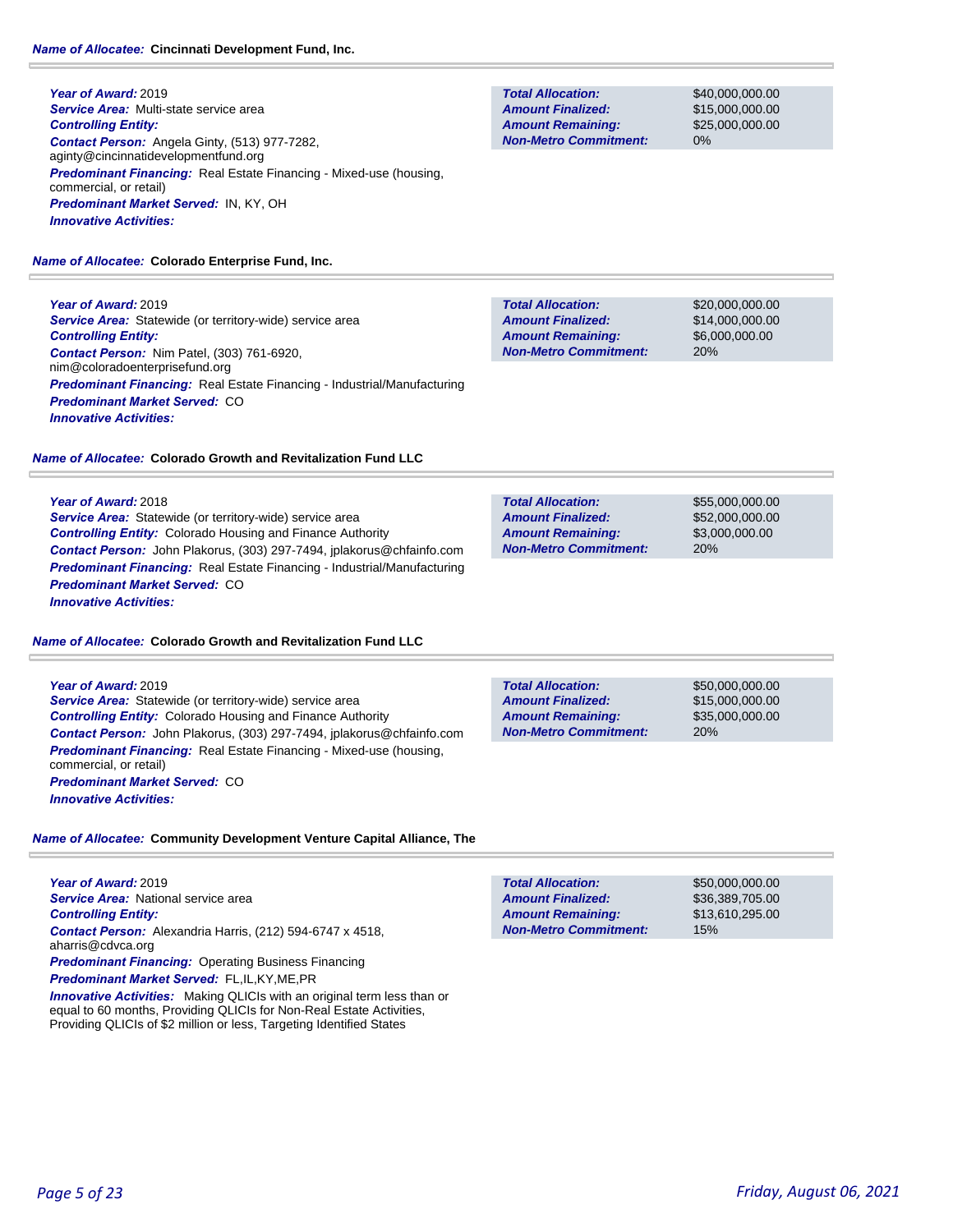### *Name of Allocatee:* **Community Hospitality Healthcare Services, LLC**

**Year of Award:** 2019 **Service Area:** National service area *Controlling Entity: Contact Person:* Abel Cardenas, (941) 214-5436, acardenas@communityhealthcde.com **Predominant Financing:** Real Estate Financing - Community Facilities *Predominant Market Served:* CO,FL,MO,OH,OK,TX **Innovative Activities:** Targeting Identified States

*Name of Allocatee:* **Community Loan Fund of New Jersey, Inc.**

### **Year of Award:** 2018

**Service Area:** Statewide (or territory-wide) service area *Controlling Entity:* Community Loan Fund of New Jersey, Inc. *Contact Person:* Ron Wong, (732) 640-2061 x317, rwong@njclf.com *Predominant Financing:* Operating Business Financing *Predominant Market Served:* NJ *Innovative Activities:* 

### *Name of Allocatee:* **Corporation for Supportive Housing**

**Year of Award:** 2017 *Service Area:* National *Controlling Entity: Contact Person:* Nancy McGraw, (212) 986-2966, nancy.mcgraw@csh.org **Predominant Financing: Operating Business financing** *Predominant Market Served:* California, Colorado, Illinois, Massachusetts, Minnesota, New York, Washington *Innovative Activities:* 

### *Name of Allocatee:* **Corporation for Supportive Housing**

**Year of Award:** 2018 **Service Area: National service area** *Controlling Entity: Contact Person:* Nancy McGraw, (212) 986-2966, nancy.mcgraw@csh.org *Predominant Financing:* Operating Business Financing *Predominant Market Served:* CA,CO,GA,MD,OH,OR,WA *Innovative Activities:* 

### *Name of Allocatee:* **Corporation for Supportive Housing**

**Year of Award:** 2019 **Service Area: National service area** *Controlling Entity: Contact Person:* Nancy McGraw, (212) 986-2966, nancy.mcgraw@csh.org *Predominant Financing:* Operating Business Financing *Predominant Market Served:* AZ,CA,GA,MA,TN,TX *Innovative Activities:* 

| <b>Total Allocation:</b>     |
|------------------------------|
| <b>Amount Finalized:</b>     |
| <b>Amount Remaining:</b>     |
| <b>Non-Metro Commitment:</b> |

\$65,000,000.00 \$49,000,000.00 \$16,000,000.00 25%

\$35,000,000.00 \$23,750,000.00 \$11,250,000.00 0% **Total Allocation: Non-Metro Commitment: Amount Remaining: Amount Finalized:**

\$50,000,000.00 \$41,000,000.00 \$9,000,000.00 0% **Total Allocation: Non-Metro Commitment: Amount Remaining: Amount Finalized:**

**Total Allocation: Non-Metro Commitment: Amount Remaining: Amount Finalized:**

\$55,000,000.00 \$44,250,000.00 \$10,750,000.00 0%

\$50,000,000.00 \$20,750,000.00 \$29,250,000.00 0% **Total Allocation: Non-Metro Commitment: Amount Remaining: Amount Finalized:**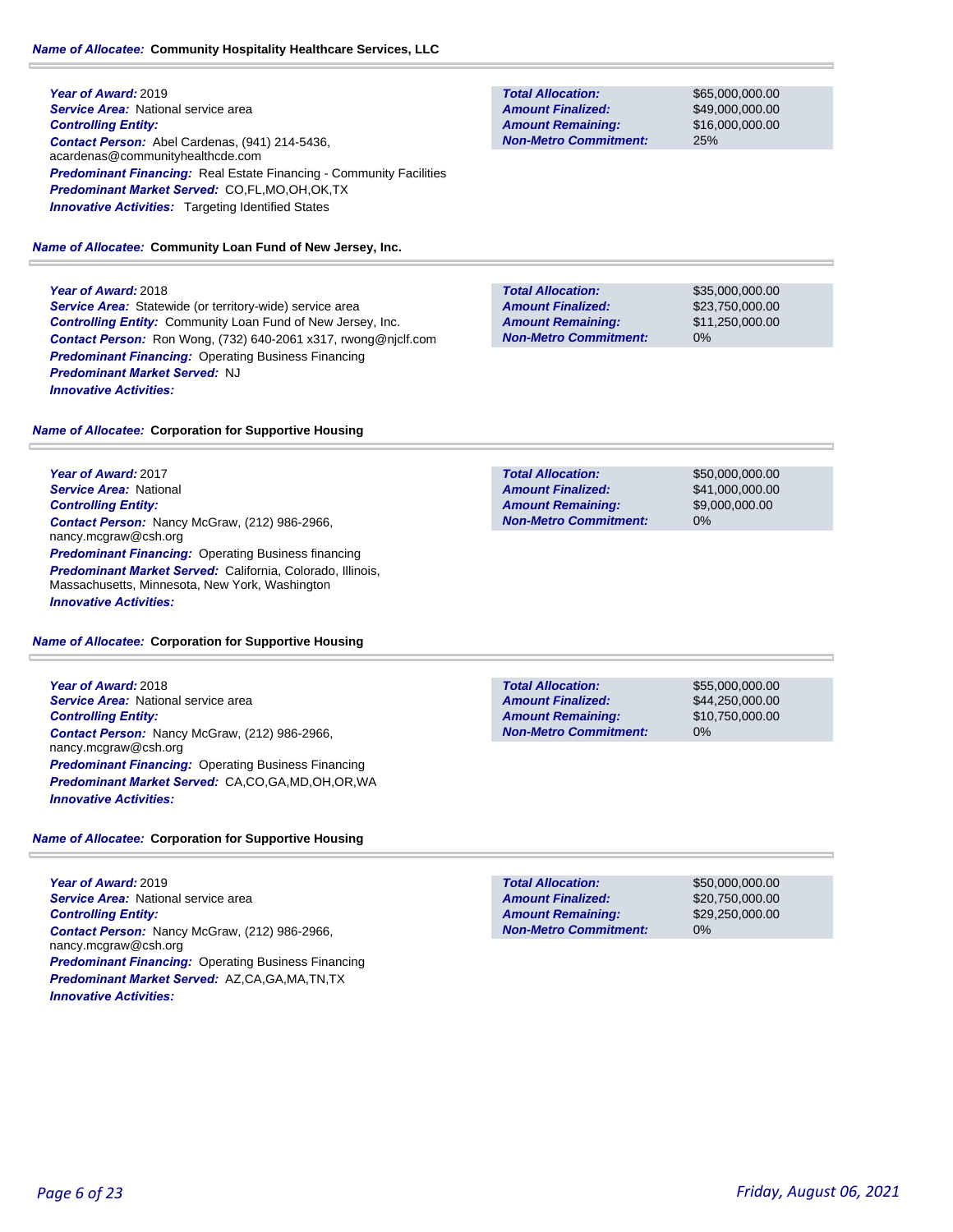**Year of Award:** 2019 **Service Area:** National service area *Controlling Entity:* Dudley Ventures, L.L.C *Contact Person:* James D. Howard, Jr., (602) 759-5300, jhoward@dudleyventures.com **Predominant Financing: Operating Business Financing** *Predominant Market Served:* AZ,GA,MI,NY,OH,PA,TN,VA **Innovative Activities:** Targeting Identified States

#### *Name of Allocatee:* **Ecotrust CDE LLC**

**Year of Award:** 2015-2016 *Service Area:* National *Controlling Entity:* ECOTRUST *Contact Person:* Maralea Lutino, (503) 467-0814, mlutino@ecotrust.org *Predominant Financing:* Operating Business financing *Predominant Market Served:* Alaska, California, Hawaii, Idaho, Montana, Oregon, Washington *Innovative Activities:* Unrelated CDEs, Identified States, Investing In Indian Country

#### *Name of Allocatee:* **Empowerment Reinvestment Fund, LLC**

**Year of Award:** 2017

*Service Area:* National *Controlling Entity:* TruFund Financial Services, Inc. *Contact Person:* Aisha Benson, (646) 732-9919, abenson@trufund.org *Predominant Financing: Operating Business financing Predominant Market Served:* Alabama, Florida, Georgia, Louisiana, New Jersey, New York, Oregon **Innovative Activities:** Making QLICIs with an original term less than or equal to 60 months, Providing QLICIs of \$2 million or less, Targeting

*Name of Allocatee:* **Empowerment Reinvestment Fund, LLC**

#### **Year of Award:** 2019

Identified States

**Service Area: National service area** *Controlling Entity:* TruFund Financial Services, inc. *Contact Person:* Aisha Benson, (646) 732-9919, abenson@trufund.org *Predominant Financing: Operating Business Financing Predominant Market Served:* AL,AZ,GA,LA,NY,TN,TX *Innovative Activities:* Investing in Indian Country, Providing QLICIs for Non-Real Estate Activities, Targeting Identified States

### *Name of Allocatee:* **Enhanced Community Development, LLC**

**Year of Award:** 2019 **Service Area: National service area** *Controlling Entity:* Enhanced Capital Partners LLC *Contact Person:* Richard Montgomery, (504) 569-7900, rmontgomery@enhancedcapital.com **Predominant Financing: Operating Business Financing** *Predominant Market Served:* FL,GA,IL,LA,NV,TN,TX **Innovative Activities:** Providing QLICIs of \$2 million or less, Targeting Identified States

**Total Allocation: Non-Metro Commitment: Amount Remaining: Amount Finalized:**

\$55,000,000.00 \$40,000,000.00 \$15,000,000.00 30%

**Total Allocation: Non-Metro Commitment: Amount Remaining: Amount Finalized:**

\$75,000,000.00 \$69,550,000.00 \$5,450,000.00 90%

\$40,000,000.00 \$35,211,340.00 \$4,788,660.00 39% **Total Allocation: Non-Metro Commitment: Amount Remaining: Amount Finalized:**

\$35,000,000.00 \$24,000,000.00 \$11,000,000.00 40% **Total Allocation: Non-Metro Commitment: Amount Remaining: Amount Finalized:**

**Total Allocation: Non-Metro Commitment: Amount Remaining: Amount Finalized:**

\$35,000,000.00 \$32,500,000.00 \$2,500,000.00 20%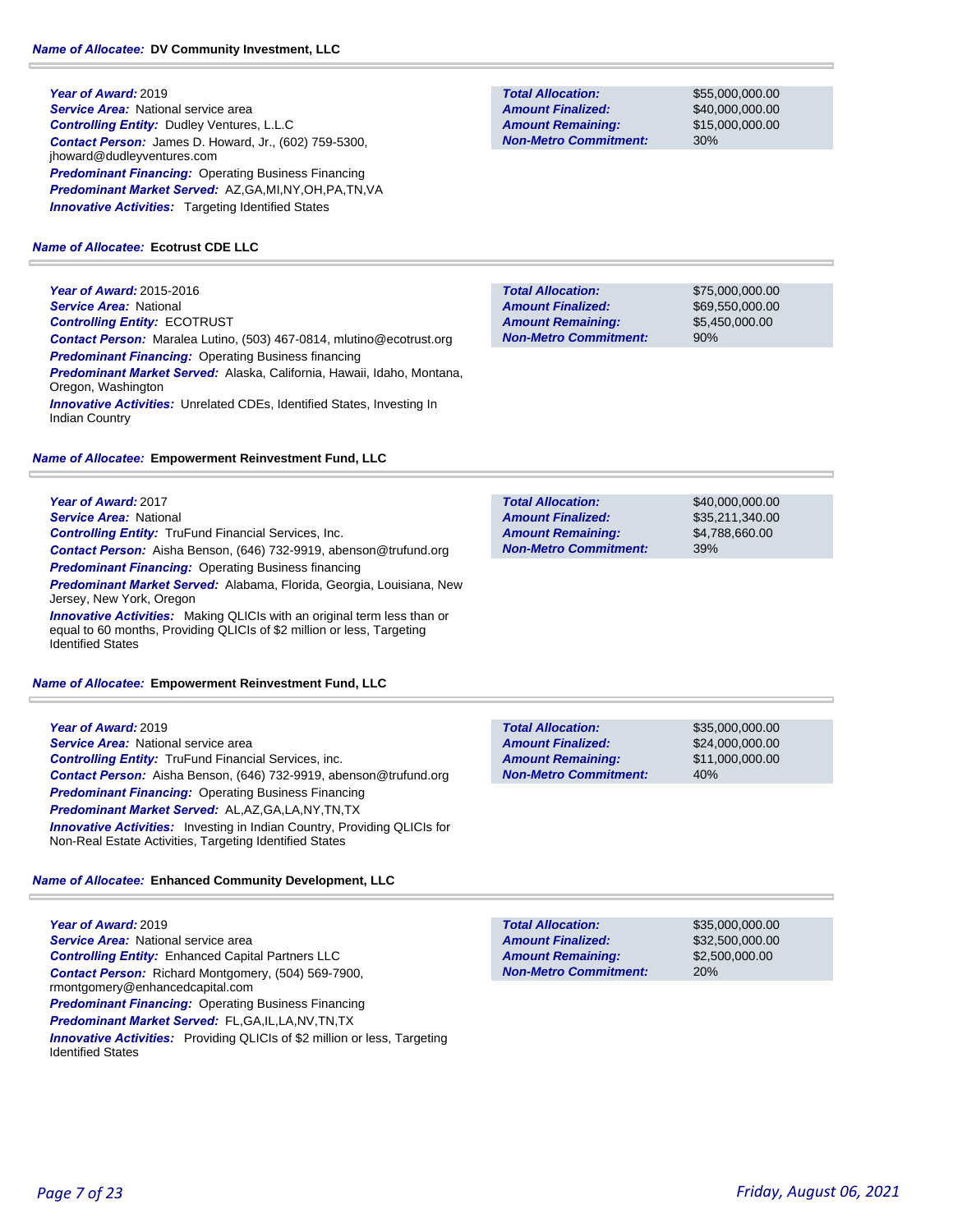**Year of Award:** 2019 **Service Area: National service area** *Controlling Entity:* Enterprise Community Partners, Inc. *Contact Person:* Jennifer Fleischer, (410) 772-2672, jfleischer@enterprisecommunity.com **Predominant Financing:** Real Estate Financing - Community Facilities *Predominant Market Served:* CA,CO,GA,MD,NY,WA **Innovative Activities:** Targeting Identified States

### *Name of Allocatee:* **Finance New Mexico, LLC**

**Year of Award:** 2015-2016 *Service Area:* Statewide *Controlling Entity:* New Mexico Finance Authority *Contact Person:* Marquita Russel, (505) 992-9619, mrussel@nmfa.net *Predominant Financing:* Operating Business financing *Predominant Market Served:* New Mexico *Innovative Activities:* 

#### *Name of Allocatee:* **Finance New Mexico, LLC**

**Year of Award:** 2018 *Service Area:* Statewide (or territory-wide) service area *Controlling Entity:* New Mexico Finance Authority *Contact Person:* Marquita Russel, (505) 992-9619, mrussel@nmfa.net *Predominant Financing:* Real Estate Financing - Mixed-use (housing, commercial, or retail) *Predominant Market Served:* NM *Innovative Activities:* Providing QLICIs of \$2 million or less

#### *Name of Allocatee:* **Finance New Mexico, LLC**

**Year of Award:** 2019 *Service Area:* Statewide (or territory-wide) service area *Controlling Entity:* New Mexico Finance Authority *Contact Person:* Marquita Russel, (505) 992-9619, mrussel@nmfa.net *Predominant Financing:* Operating Business Financing *Predominant Market Served:* NM *Innovative Activities:* Providing QLICIs of \$2 million or less

### *Name of Allocatee:* **FirstPathway Community Development LLC**

**Year of Award:** 2019 *Service Area:* Multi-state service area *Controlling Entity:* FirstPathway Partners, LLC *Contact Person:* John Widmer, (414) 431-0742, jwidmer@firstpathway.com *Predominant Financing:* Real Estate Financing - Industrial/Manufacturing *Predominant Market Served:* IL, WI *Innovative Activities:* 

**Total Allocation: Non-Metro Commitment: Amount Remaining: Amount Finalized:**

\$60,000,000.00 \$42,500,000.00 \$17,500,000.00 0%

\$45,000,000.00 \$42,500,000.00 \$2,500,000.00 0% **Total Allocation: Non-Metro Commitment: Amount Remaining: Amount Finalized:**

\$40,000,000.00 \$33,500,000.00 \$6,500,000.00 20% **Total Allocation: Non-Metro Commitment: Amount Remaining: Amount Finalized:**

**Total Allocation: Non-Metro Commitment: Amount Remaining: Amount Finalized:**

\$35,000,000.00 \$9,000,000.00 \$26,000,000.00 20%

**Total Allocation: Non-Metro Commitment: Amount Remaining: Amount Finalized:**

\$55,000,000.00 \$34,750,000.00 \$20,250,000.00 0%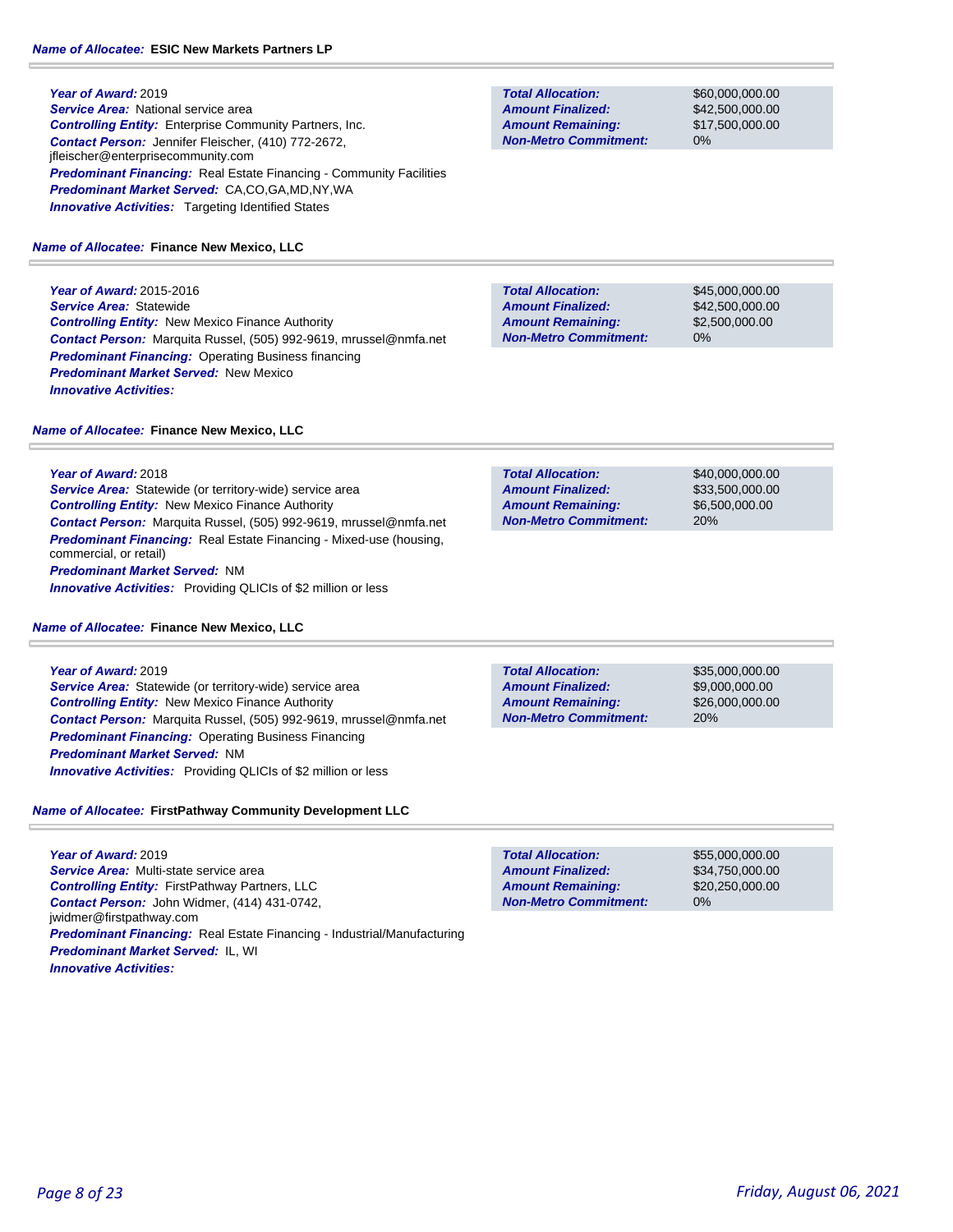#### *Name of Allocatee:* **First-Ring Industrial Redevelopment Enterprise, Inc.**

#### **Year of Award:** 2018

*Service Area:* Local service area (e.g., neighborhoods, cities, a county or contiguous counties, or metropolitan areas) within a state or territory *Controlling Entity:* City of West Allis, WI *Contact Person:* John Stibal, (414) 302-8462, jstibal@westalliswi.gov **Predominant Financing: Operating Business Financing** *Predominant Market Served:* WI *Innovative Activities:* 

#### *Name of Allocatee:* **First-Ring Industrial Redevelopment Enterprise, Inc.**

#### **Year of Award:** 2019

*Service Area:* Local service area (e.g., neighborhoods, cities, a county or contiguous counties, or metropolitan areas) within a state or territory *Controlling Entity:* City of West Allis, WI *Contact Person:* John Stibal, (414) 302-8462, jstibal@westalliswi.gov *Predominant Financing: Operating Business Financing Predominant Market Served:* WI **Innovative Activities:** Providing QLICIs for Non-Real Estate Activities

*Name of Allocatee:* **Forward Community Investments, Inc.**

**Year of Award:** 2018 *Service Area:* Statewide (or territory-wide) service area *Controlling Entity: Contact Person:* Rob Beach, (608) 257-3863, robertb@forwardci.org **Predominant Financing:** Real Estate Financing - Community Facilities *Predominant Market Served:* WI *Innovative Activities:* Providing QLICIs of \$2 million or less

#### *Name of Allocatee:* **FRENCH LICK REDEVELOPMENT CDE LLC**

### **Year of Award:** 2019 *Service Area:* Statewide (or territory-wide) service area *Controlling Entity:* Town of French Lick, Indiana *Contact Person:* David Umpleby, (317) 713-3537, daveumpleby18@gmail.com *Predominant Financing:* Operating Business Financing *Predominant Market Served:* IN *Innovative Activities:*

**Total Allocation: Non-Metro Commitment: Amount Remaining: Amount Finalized:**

\$35,000,000.00 \$30,500,000.00 \$4,500,000.00 0%

\$15,000,000.00 \$7,500,000.00 \$7,500,000.00 0% **Total Allocation: Non-Metro Commitment: Amount Remaining: Amount Finalized:**

**Total Allocation: Non-Metro Commitment: Amount Remaining: Amount Finalized:**

\$35,000,000.00 \$8,750,000.00 \$26,250,000.00 0%

**Total Allocation: Non-Metro Commitment: Amount Remaining: Amount Finalized:**

\$45,000,000.00 \$30,000,000.00 \$15,000,000.00 14%

\$30,000,000.00 \$7,500,000.00 \$22,500,000.00 75% **Total Allocation: Non-Metro Commitment: Amount Remaining: Amount Finalized:**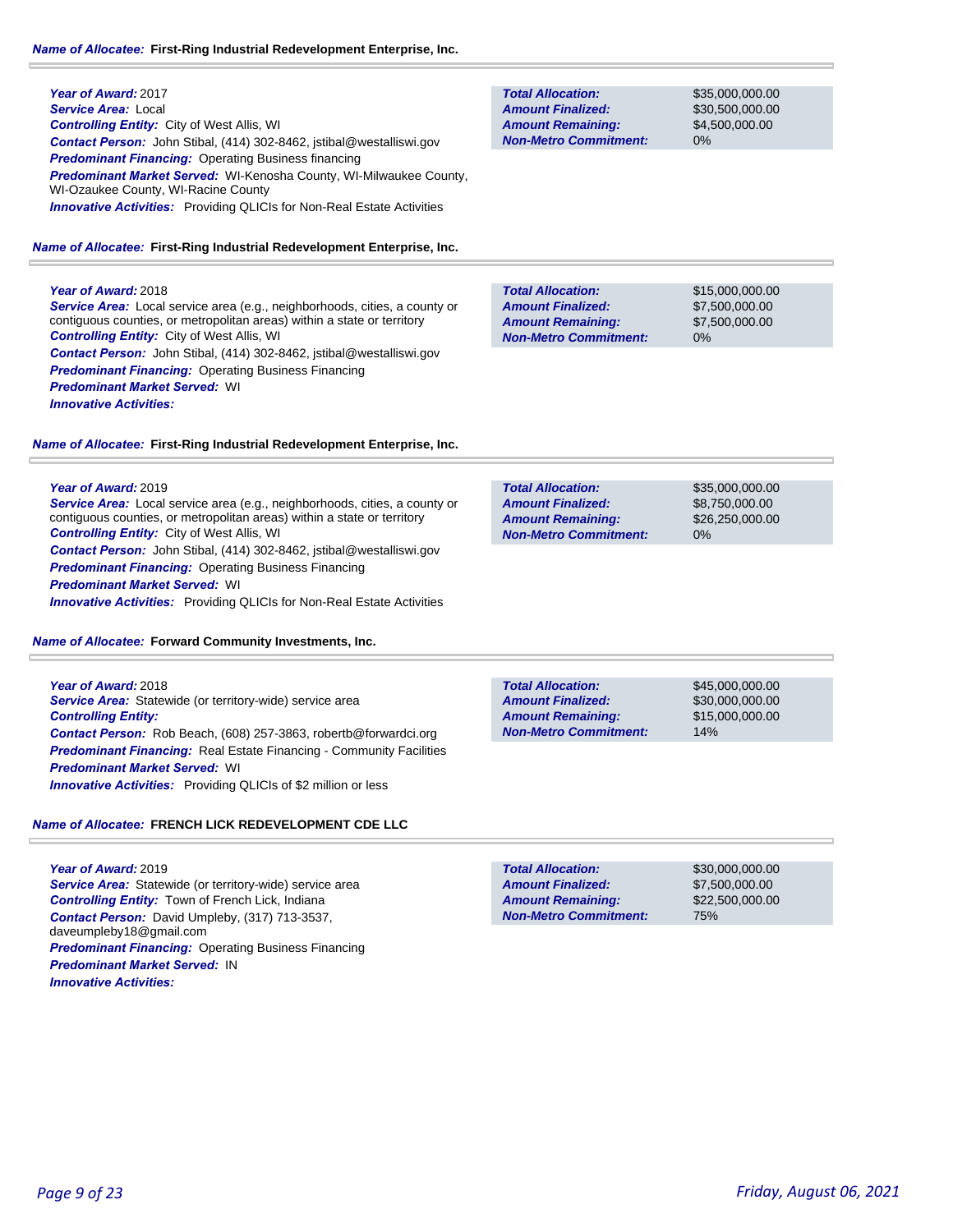**Year of Award:** 2015-2016 *Service Area:* National *Controlling Entity:* The Goldman Sachs Group, Inc. *Contact Person:* Joe Curatolo, (917) 343-0252, joe.curatolo@gs.com *Predominant Financing:* Real estate financing: Mixed-used (housing, commercial, or retail) *Predominant Market Served:* Louisiana, New Jersey, New York, Pennsylvania *Innovative Activities:* 

#### *Name of Allocatee:* **GUAM Community Development Enterprise LLC**

**Year of Award:** 2017 *Service Area: Controlling Entity:* Core Tech International Corporation *Contact Person:* Jason Ralston, (671) 473-5000, jason@guamcde.com **Predominant Financing:** Real estate financing: Mixed-used (housing, commercial, or retail) *Predominant Market Served:* Guam **Innovative Activities:** Targeting Identified States

*Name of Allocatee:* **Gulf Coast Housing Partnership, Inc.**

**Year of Award:** 2019 *Service Area:* Multi-state service area *Controlling Entity: Contact Person:* Kevin Krejci, (504) 525-2505 ext. 219, krejci@gchp.net **Predominant Financing:** Real Estate Financing - Community Facilities *Predominant Market Served:* AL, LA, MS *Innovative Activities:* 

*Name of Allocatee:* **Habitat for Humanity NMTC, LLC**

**Year of Award:** 2019 **Service Area: National service area** *Controlling Entity:* Habitat for Humanity International, Inc. *Contact Person:* Natosha Rice, (404) 979-3700, nreidrice@habitat.org *Predominant Financing:* Real Estate Financing - For-sale housing *Predominant Market Served:* CA,FL,NC,OR,TN,TX,VA *Innovative Activities:* 

*Name of Allocatee:* **Hampton Roads Ventures, LLC**

**Year of Award:** 2019 *Service Area:* National service area *Controlling Entity: Contact Person:* Jennifer Donohue, (757) 962-1556, jdonohue@hamptonroadsventures.com *Predominant Financing:* Operating Business Financing *Predominant Market Served:* AL,GA,MI,MO,TN,TX,VA *Innovative Activities:* Providing QLICIs for Non-Real Estate Activities, Targeting Identified States

**Total Allocation: Non-Metro Commitment: Amount Remaining: Amount Finalized:**

\$70,000,000.00 \$50,000,000.00 \$20,000,000.00

\$20,000,000.00 \$0.00 \$20,000,000.00 100% **Non-Metro Commitment: Amount Remaining:**

\$20,000,000.00 \$5,000,000.00 \$15,000,000.00 0% **Total Allocation: Non-Metro Commitment: Amount Remaining: Amount Finalized:**

**Total Allocation: Non-Metro Commitment: Amount Remaining: Amount Finalized:**

\$30,000,000.00 \$27,851,215.00 \$2,148,785.00 0%

\$50,000,000.00 \$39,000,000.00 \$11,000,000.00 50% **Total Allocation: Non-Metro Commitment: Amount Remaining: Amount Finalized:**

**Total Allocation: Amount Finalized:**

0%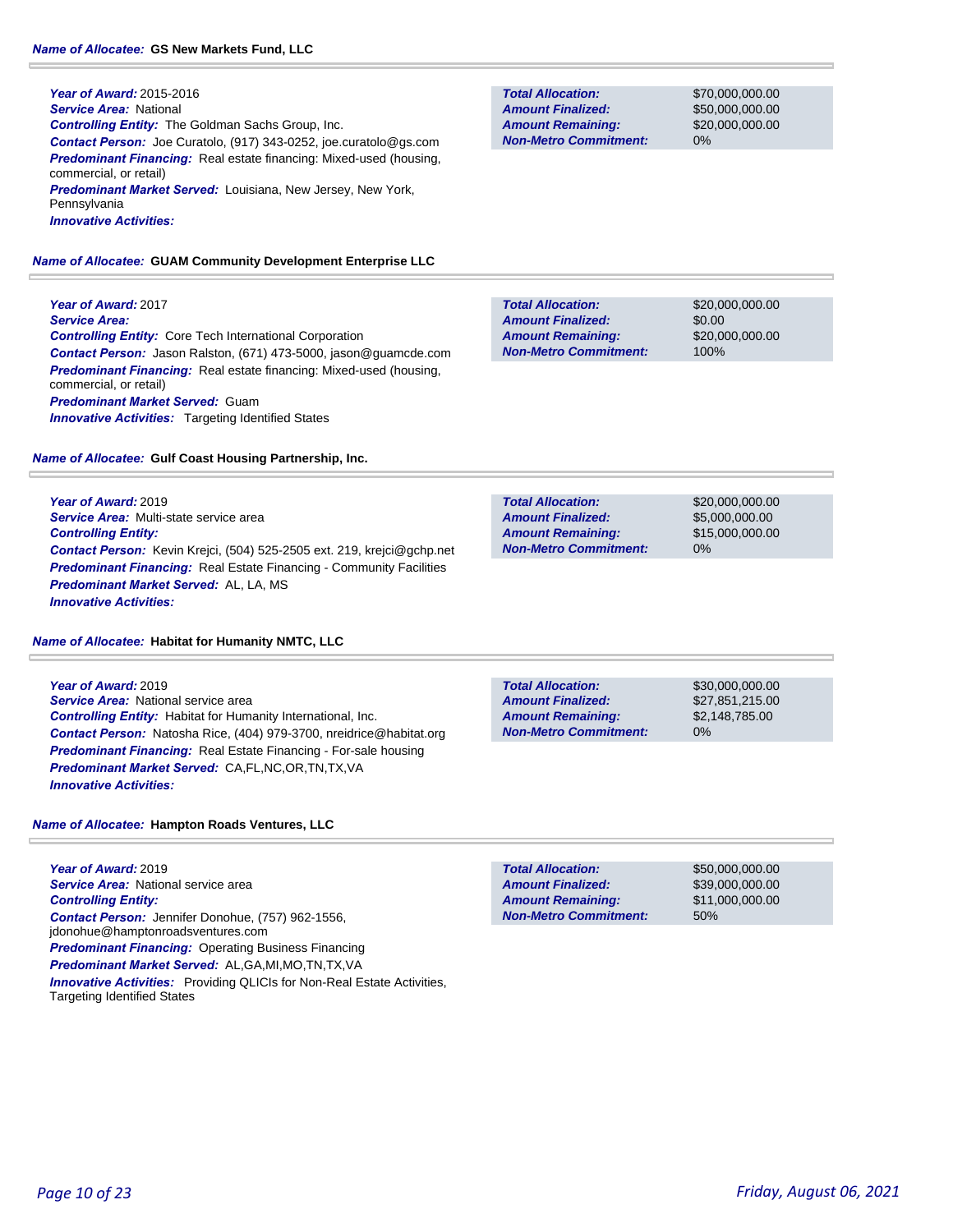**Year of Award:** 2019 *Service Area:* Multi-state service area *Controlling Entity: Contact Person:* Joseph Haskins, (410) 528-1882, jhaskins@theharborbank.com *Predominant Financing:* Operating Business Financing *Predominant Market Served:* DC, MD, VA, WV **Innovative Activities:** Providing QLICIs of \$2 million or less

### *Name of Allocatee:* **Impact Seven, Incorporated**

**Year of Award:** 2019 **Service Area:** Statewide (or territory-wide) service area *Controlling Entity: Contact Person:* Caroline Loyas, (715) 434-1717, caroline.loyas@impactseven.org *Predominant Financing:* Real Estate Financing - Industrial/Manufacturing *Predominant Market Served:* WI **Innovative Activities:** Providing QLICIs of \$2 million or less

### *Name of Allocatee:* **Indianapolis Redevelopment CDE LLC**

**Year of Award:** 2018

*Service Area:* Local service area (e.g., neighborhoods, cities, a county or contiguous counties, or metropolitan areas) within a state or territory *Controlling Entity:* City of Indianapolis *Contact Person:* Aryn Schounce, (317) 327-5883, aryn.schounce@indy.gov *Predominant Financing:* Operating Business Financing

*Predominant Market Served:* IN

*Innovative Activities:* Providing QLICIs of \$2 million or less, Targeting Identified States

### *Name of Allocatee:* **Invest Detroit CDE**

### **Year of Award:** 2018

*Service Area:* Local service area (e.g., neighborhoods, cities, a county or contiguous counties, or metropolitan areas) within a state or territory *Controlling Entity:* Invest Detroit Foundation *Contact Person:* Marcia Ventura, (313) 259-6368, marcia.ventura@investdetroit.com **Predominant Financing: Operating Business Financing** *Predominant Market Served:* MI *Innovative Activities:* 

### *Name of Allocatee:* **L.A. Charter School New Markets CDE, LLC**

**Year of Award:** 2018 **Service Area:** Statewide (or territory-wide) service area *Controlling Entity:* Excellent Education Development (ExED) *Contact Person:* Anita Landecker, (310) 394-1152 x216, alandecker@exed.net *Predominant Financing:* Real Estate Financing - Community Facilities *Predominant Market Served:* CA *Innovative Activities:* 

**Total Allocation: Non-Metro Commitment: Amount Remaining: Amount Finalized:**

\$50,000,000.00 \$42,500,000.00 \$7,500,000.00 0%

\$45,000,000.00 \$13,500,000.00 \$31,500,000.00 25% **Total Allocation: Non-Metro Commitment: Amount Remaining: Amount Finalized:**

**Total Allocation: Non-Metro Commitment: Amount Remaining: Amount Finalized:**

\$55,000,000.00 \$36,064,171.00 \$18,935,829.00 0%

**Total Allocation: Non-Metro Commitment: Amount Remaining: Amount Finalized:**

\$15,000,000.00 \$9,750,000.00 \$5,250,000.00 0%

**Total Allocation: Non-Metro Commitment: Amount Remaining: Amount Finalized:**

\$50,000,000.00 \$21,725,000.00 \$28,275,000.00 0%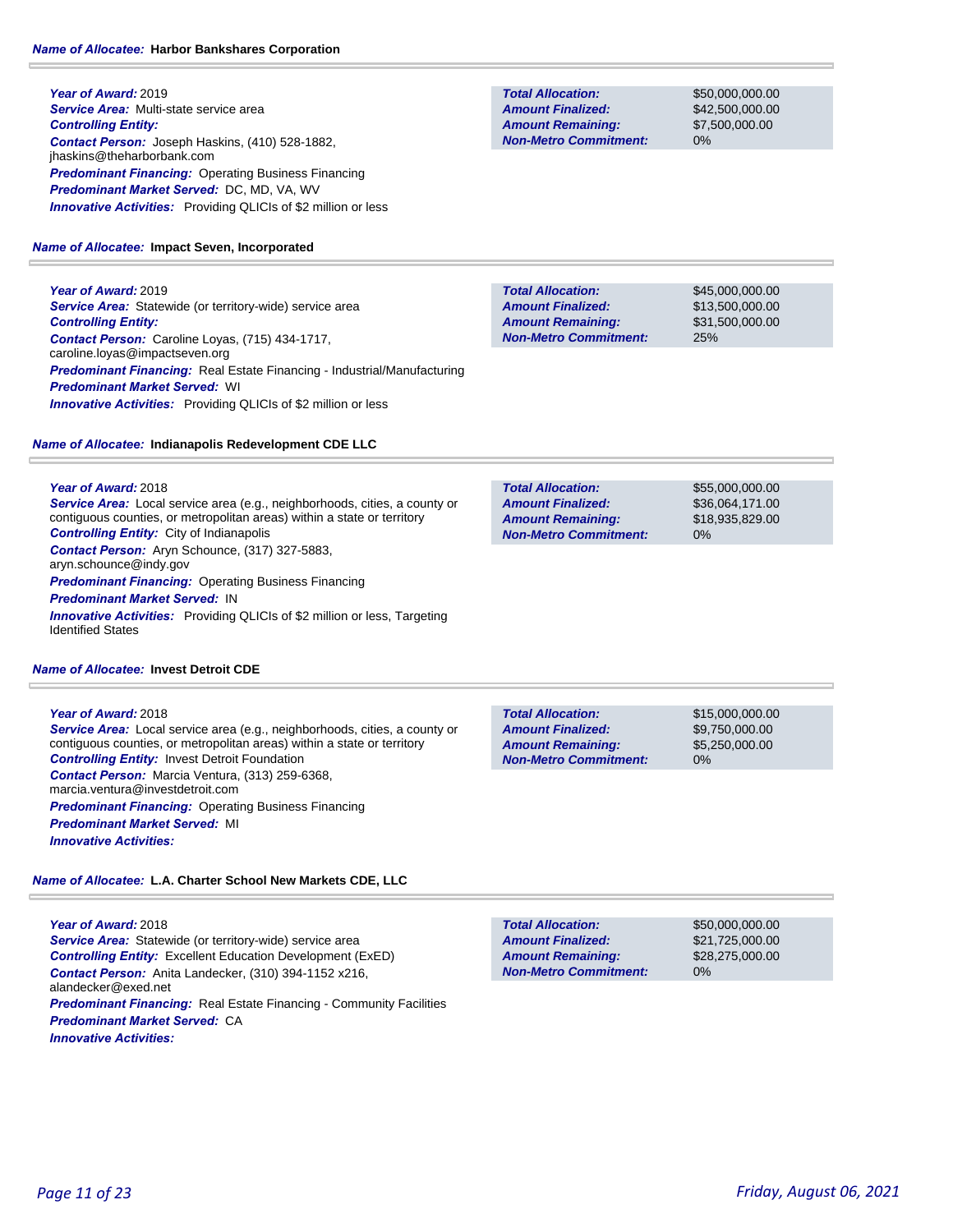**Year of Award:** 2015-2016 *Service Area:* National *Controlling Entity: Contact Person:* Kelsey Hamory, (312) 697-5698, khamory@newmarkets.org **Predominant Financing: Operating Business financing** *Predominant Market Served:* Service Area California, District of Columbia, Illinois, Massachusetts, Michigan, New York, Ohio *Innovative Activities:* Smal Dollar QLICIs

*Name of Allocatee:* **Local Initiatives Support Corporation**

**Year of Award:** 2018 **Service Area: National service area** *Controlling Entity: Contact Person:* Kelsey Hamory, (312) 697-5698, khamory@newmarkets.org *Predominant Financing:* Operating Business Financing *Predominant Market Served:* AZ,CA,IL,KS,MI,PA,TX **Innovative Activities:** Providing QLICIs of \$2 million or less

#### *Name of Allocatee:* **Local Initiatives Support Corporation**

**Year of Award:** 2019 **Service Area:** National service area *Controlling Entity: Contact Person:* Kelsey Hamory, (312) 697-5698, khamory@newmarkets.org *Predominant Financing:* Operating Business Financing *Predominant Market Served:* CA,GA,IL,NY,OH,PA,TX **Innovative Activities:** Providing QLICIs of \$2 million or less

#### *Name of Allocatee:* **Los Angeles Development Fund**

**Year of Award:** 2018 *Service Area:* Local service area (e.g., neighborhoods, cities, a county or contiguous counties, or metropolitan areas) within a state or territory *Controlling Entity:* City of Los Angeles *Contact Person:* Sandra Rahimi, (213) 808-8959, sandra.rahimi@lacity.org **Predominant Financing:** Real Estate Financing - Community Facilities *Predominant Market Served:* CA *Innovative Activities:* 

### *Name of Allocatee:* **MASCOMA COMMUNITY DEVELOPMENT, LLC**

**Year of Award:** 2019 *Service Area:* National service area *Controlling Entity:* Mascoma Bank *Contact Person:* Michelle LeClair, (603) 443-8789, michelle.leclair@mascomabank.com *Predominant Financing:* Real Estate Financing - Industrial/Manufacturing *Predominant Market Served:* ME,MI,NH,NY,PA,VT *Innovative Activities:* 

**Total Allocation: Non-Metro Commitment: Amount Remaining: Amount Finalized:**

\$85,000,000.00 \$83,828,125.00 \$1,171,875.00 25%

**Total Allocation: Non-Metro Commitment: Amount Remaining: Amount Finalized:**

\$60,000,000.00 \$55,817,708.00 \$4,182,292.00 20%

\$50,000,000.00 \$24,000,000.00 \$26,000,000.00 20% **Total Allocation: Non-Metro Commitment: Amount Remaining: Amount Finalized:**

0% **Total Allocation: Non-Metro Commitment: Amount Remaining: Amount Finalized:**

\$35,000,000.00 \$24,433,334.00 \$10,566,666.00

\$65,000,000.00 \$21,750,000.00 \$43,250,000.00 60% **Total Allocation: Non-Metro Commitment: Amount Remaining: Amount Finalized:**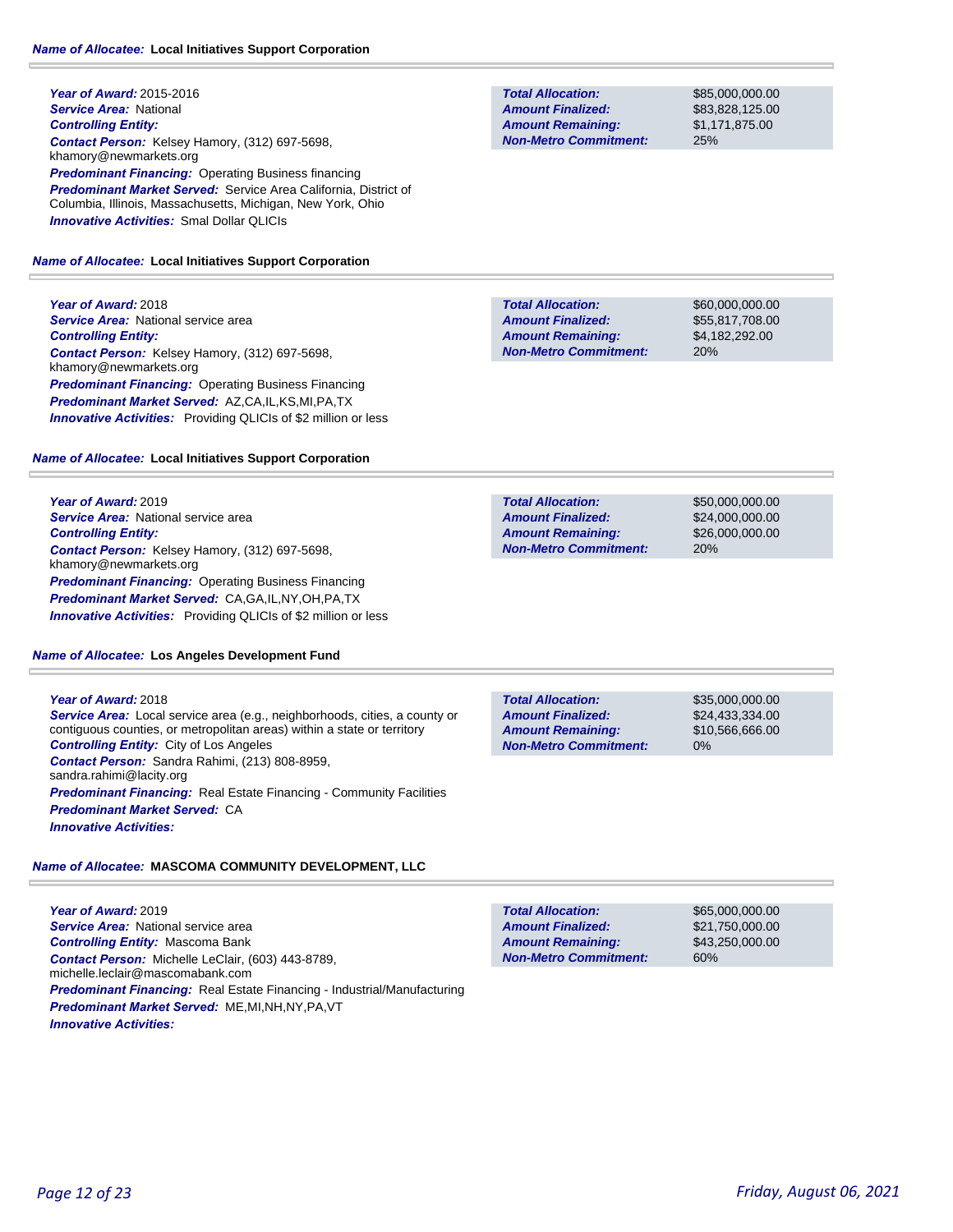#### *Name of Allocatee:* **Merrill Lynch Community Development Company**

**Year of Award:** 2007 *Service Area:* National *Controlling Entity: Contact Person:* Leigh Ann Smith, (980) 386-3855, leigh.ann.smith@baml.com *Predominant Financing:* Financing of other CDEs *Predominant Market Served:* Alabama, California, Louisiana, Mississippi, New Jersey, New York, Utah *Innovative Activities:* 

#### *Name of Allocatee:* **MetaFund Corporation f.k.a. Oklahoma MetaFund CDC**

**Year of Award:** 2019 *Service Area:* Multi-state service area *Controlling Entity: Contact Person:* Harry Gilbert, (405) 949-0001, hgilbert@metafund.org **Predominant Financing: Operating Business Financing** *Predominant Market Served:* NE, OK *Innovative Activities:* Providing QLICIs for Non-Real Estate Activities

#### *Name of Allocatee:* **MHIC NE New Markets CDE II LLC**

**Year of Award:** 2018 *Service Area:* Multi-state service area *Controlling Entity:* Massachusetts Housing Investment Corporation *Contact Person:* Kathy McGilvray, (617) 850-1008, mcgilvray@mhic.com **Predominant Financing:** Real Estate Financing - Community Facilities *Predominant Market Served:* CT, MA, ME, NH, RI, VT *Innovative Activities:* 

#### *Name of Allocatee:* **Michigan Community Capital**

#### **Year of Award:** 2019

*Service Area:* Statewide (or territory-wide) service area *Controlling Entity:* Michigan Economic Development Corporation *Contact Person:* Eric Hanna, (517) 626-1861, eric@miccap.org *Predominant Financing:* Real Estate Financing - Mixed-use (housing, commercial, or retail) *Predominant Market Served:* MI

*Innovative Activities:* Providing QLICIs for Non-Real Estate Activities

*Name of Allocatee:* **Mid-City Community CDE, LLC**

**Year of Award:** 2019 **Service Area: National service area** *Controlling Entity:* Urban Atlantic, LLC *Contact Person:* Kelli Brooks, (301) 280-6614, kbrooks@urbanatlantic.com *Predominant Financing:* Real Estate Financing - Mixed-use (housing, commercial, or retail) *Predominant Market Served:* DC,FL,GA,MD,NC,TN **Innovative Activities:** Providing QLICIs for Non-Real Estate Activities, Targeting Identified States

| <b>Total Allocation:</b>     | \$112,000,000,00 |
|------------------------------|------------------|
| <b>Amount Finalized:</b>     | \$111.999.999.64 |
| <b>Amount Remaining:</b>     | \$0.36           |
| <b>Non-Metro Commitment:</b> | $0\%$            |

| <b>Total Allocation:</b>     | \$60,000,000,00 |
|------------------------------|-----------------|
| <b>Amount Finalized:</b>     | \$26,000,000,00 |
| <b>Amount Remaining:</b>     | \$34,000,000,00 |
| <b>Non-Metro Commitment:</b> | 50%             |

**Total Allocation: Non-Metro Commitment: Amount Remaining: Amount Finalized:**

\$35,000,000.00 \$31,520,750.00 \$3,479,250.00 20%

\$55,000,000.00 \$27,500,000.00 \$27,500,000.00 20% **Total Allocation: Non-Metro Commitment: Amount Remaining: Amount Finalized:**

\$35,000,000.00 \$15,500,000.00 \$19,500,000.00 20% **Total Allocation: Non-Metro Commitment: Amount Remaining: Amount Finalized:**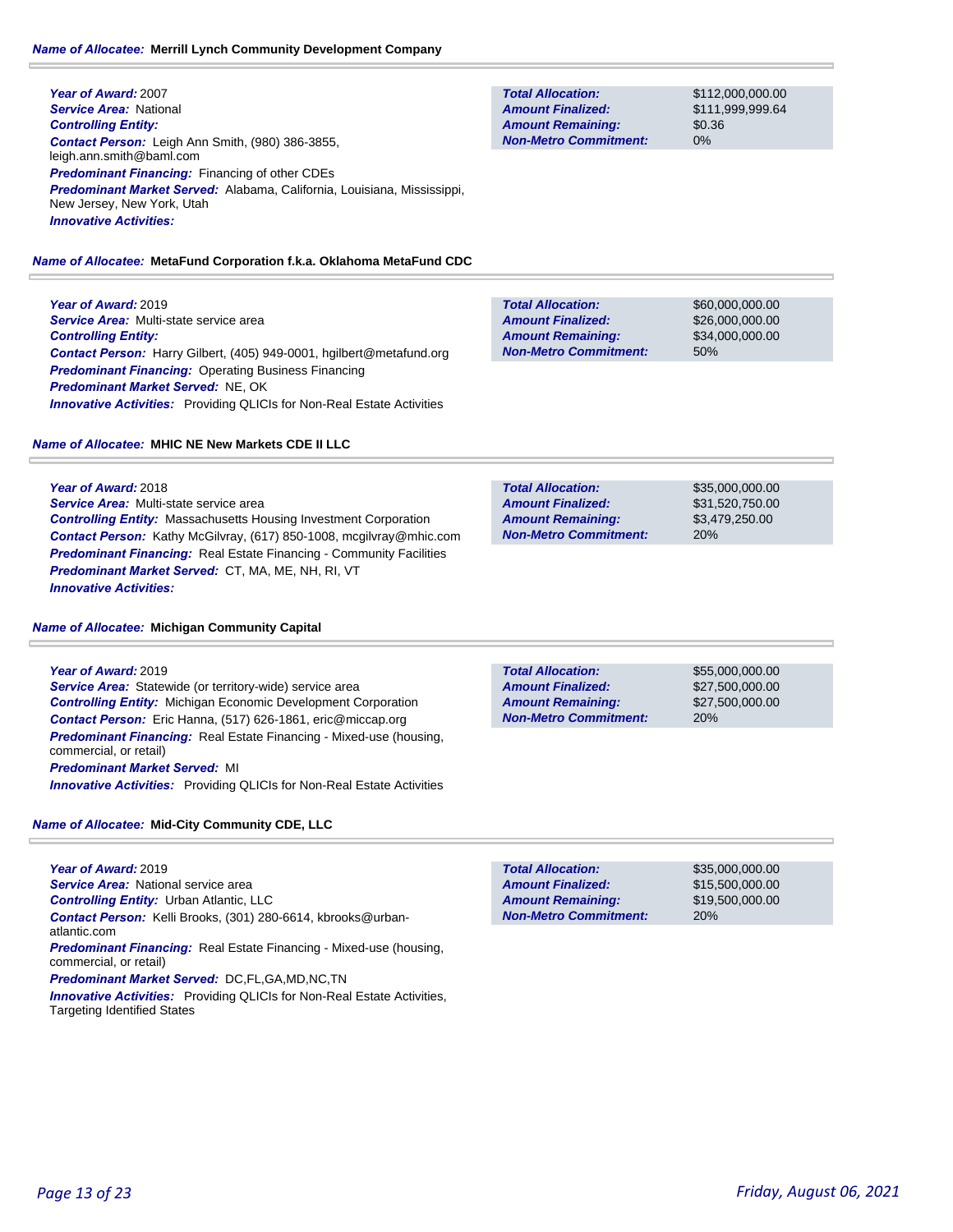**Year of Award:** 2018 **Service Area:** National service area *Controlling Entity:* CIBC Bank USA *Contact Person:* Allie Beath, (314) 301-2281, allie.beath@cibc.com **Predominant Financing: Operating Business Financing** *Predominant Market Served:* IL,IN,IA,MI,MO,OH,WI **Innovative Activities:** Providing QLICIs of \$2 million or less

| \$60,000,000,00 |
|-----------------|
| \$41,500,000,00 |
| \$18,500,000,00 |
| $0\%$           |
|                 |

### *Name of Allocatee:* **Midwest Minnesota Community Development Corporation**

**Year of Award:** 2018 *Service Area:* Multi-state service area *Controlling Entity: Contact Person:* Tim Swenson, (218) 844-7018, tswenson@mmcdc.com *Predominant Financing:* Real Estate Financing - Industrial/Manufacturing *Predominant Market Served:* MN, ND, SD, WY *Innovative Activities:* Investing in Indian Country, Providing QLICIs of \$2 million or less

| <b>Total Allocation:</b>     | \$70,000,000,00 |
|------------------------------|-----------------|
| <b>Amount Finalized:</b>     | \$34,825,000.00 |
| <b>Amount Remaining:</b>     | \$35,175,000,00 |
| <b>Non-Metro Commitment:</b> | 51%             |

#### *Name of Allocatee:* **Midwest Minnesota Community Development Corporation**

| Year of Award: 2019                                                                                                                                                                                                                     | <b>Total Allocation:</b>     | \$60,000,000.00 |
|-----------------------------------------------------------------------------------------------------------------------------------------------------------------------------------------------------------------------------------------|------------------------------|-----------------|
| <b>Service Area:</b> Multi-state service area                                                                                                                                                                                           | <b>Amount Finalized:</b>     | \$10,775,000.00 |
| <b>Controlling Entity:</b>                                                                                                                                                                                                              | <b>Amount Remaining:</b>     | \$49,225,000,00 |
| <b>Contact Person:</b> Tim Swenson, (218) 844-7018, tswenson@mmcdc.com                                                                                                                                                                  | <b>Non-Metro Commitment:</b> | 51%             |
| <b>Predominant Financing:</b> Real Estate Financing - Community Facilities<br><b>Predominant Market Served: MN, ND, SD, WY</b><br><b>Innovative Activities:</b> Investing in Indian Country, Providing QLICIs of \$2<br>million or less |                              |                 |

#### *Name of Allocatee:* **Montana Community Development Corporation**

| Year of Award: 2019                                                                       | <b>Total Allocation:</b>     | \$65,000,000,00 |  |
|-------------------------------------------------------------------------------------------|------------------------------|-----------------|--|
| <b>Service Area:</b> Multi-state service area                                             | <b>Amount Finalized:</b>     | \$50,900,000,00 |  |
| <b>Controlling Entity:</b>                                                                | <b>Amount Remaining:</b>     | \$14.100.000.00 |  |
| <b>Contact Person:</b> Heidi DeArment, (406) 728-9234, heidid@mtcdc.org                   | <b>Non-Metro Commitment:</b> | 50%             |  |
| <b>Predominant Financing: Real Estate Financing - Industrial/Manufacturing</b>            |                              |                 |  |
| <b>Predominant Market Served: ID, MT, WY</b>                                              |                              |                 |  |
| <b>Innovative Activities:</b> Investing in Indian Country, Targeting Identified<br>States |                              |                 |  |

#### *Name of Allocatee:* **National New Markets Tax Credit Fund, Inc.**

**Year of Award:** 2009 *Service Area:* National *Controlling Entity:* Community Reinvestment Fund, Inc. *Contact Person:* Frank Altman, (612) 338-3050, frank@crfusa.com **Predominant Financing: Business financing** *Predominant Market Served:* California, Colorado, Illinois, Minnesota, New York, Ohio, Wisconsin *Innovative Activities:* 

| <b>Total Allocation:</b>     | \$75,000,000,00 |
|------------------------------|-----------------|
| <b>Amount Finalized:</b>     | \$74.999.999.17 |
| <b>Amount Remaining:</b>     | \$0.83          |
| <b>Non-Metro Commitment:</b> | 18%             |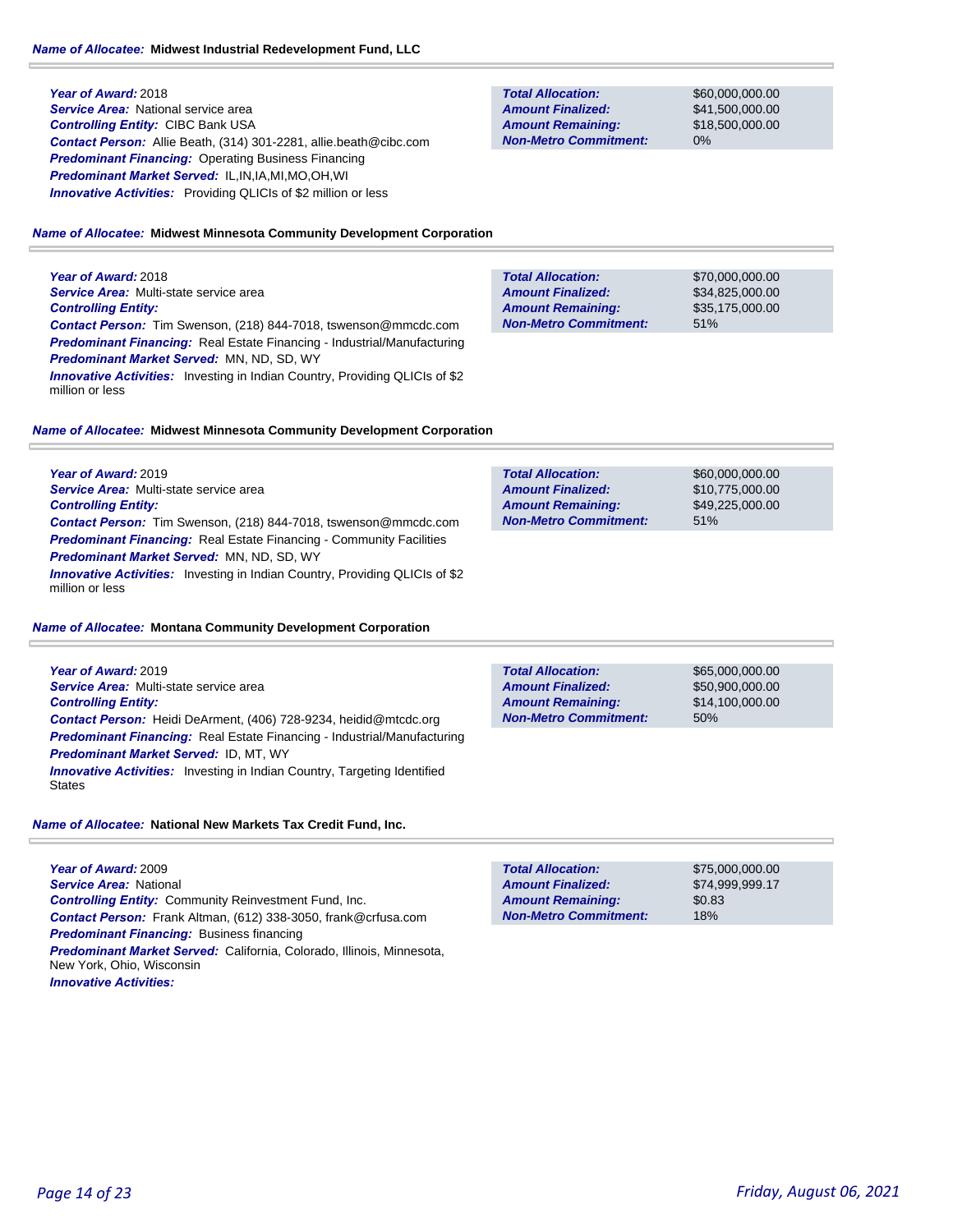**Year of Award:** 2019 *Service Area:* National service area *Controlling Entity:* Community Reinvestment Fund, Inc. *Contact Person:* Frank Altman, (612) 338-3050, frank@crfusa.com

**Predominant Financing: Operating Business Financing** *Predominant Market Served:* GA,IL,MI,MN,NY,PA,TX **Innovative Activities:** Targeting Identified States

#### *Name of Allocatee:* **National Trust Community Investment Corporation**

**Year of Award:** 2019 **Service Area: National service area** *Controlling Entity: Contact Person:* Suzanne Brown, (202) 588-6256, sbrown@ntcic.com *Predominant Financing:* Real Estate Financing - Mixed-use (housing, commercial, or retail) *Predominant Market Served:* CO,IL,MI,MO,TN,VA,WV **Innovative Activities:** Providing QLICIs of \$2 million or less

*Name of Allocatee:* **NCALL Community Investment, LLC**

**Total Allocation: Non-Metro Commitment: Amount Remaining: Amount Finalized:**

\$50,000,000.00 \$19,500,000.00 \$30,500,000.00 20%

**Total Allocation: Non-Metro Commitment: Amount Remaining: Amount Finalized:**

\$50,000,000.00 \$25,250,000.00 \$24,750,000.00 0%

| Year of Award: 2019                    |  |
|----------------------------------------|--|
| Service Area: Multi-state service area |  |

*Controlling Entity:* NATIONAL COUNCIL ON AGRICULTURAL LIFE AND LABOR RESEARCH, INC *Contact Person:* Dave Callahan, (302) 678-9400, dcallahan@ncall.org **Predominant Financing:** Real Estate Financing - Community Facilities *Predominant Market Served:* DE, MD, VA *Innovative Activities:* 

*Name of Allocatee:* **New Markets Community Capital, LLC**

**Year of Award:** 2019 *Service Area:* Statewide (or territory-wide) service area *Controlling Entity:* The East Los Angeles Community Union (TELACU) *Contact Person:* Jose Villalobos, (323) 721-1655, jvillalobos@telacu.com *Predominant Financing:* Real Estate Financing - Community Facilities *Predominant Market Served:* CA *Innovative Activities:* 

\$20,000,000.00 \$11,500,000.00 \$8,500,000.00 20% **Total Allocation: Non-Metro Commitment: Amount Remaining: Amount Finalized:**

**Total Allocation: Non-Metro Commitment: Amount Remaining: Amount Finalized:**

\$55,000,000.00 \$47,000,000.00 \$8,000,000.00 0%

*Name of Allocatee:* **Nonprofit Finance Fund**

**Year of Award:** 2017 *Service Area:* National *Controlling Entity: Contact Person:* Wendy Weiss, (215) 546-9426 x 206, wweiss@nff.org **Predominant Financing:** Real estate financing: Community Facilities *Predominant Market Served: California, Georgia, New York,* Pennsylvania, Rhode Island, Tennessee, Texas

*Innovative Activities:* Providing QLICIs of \$2 million or less, Targeting Identified States

**Total Allocation: Non-Metro Commitment: Amount Remaining: Amount Finalized:**

\$65,000,000.00 \$62,385,298.97 \$2,614,701.03 0%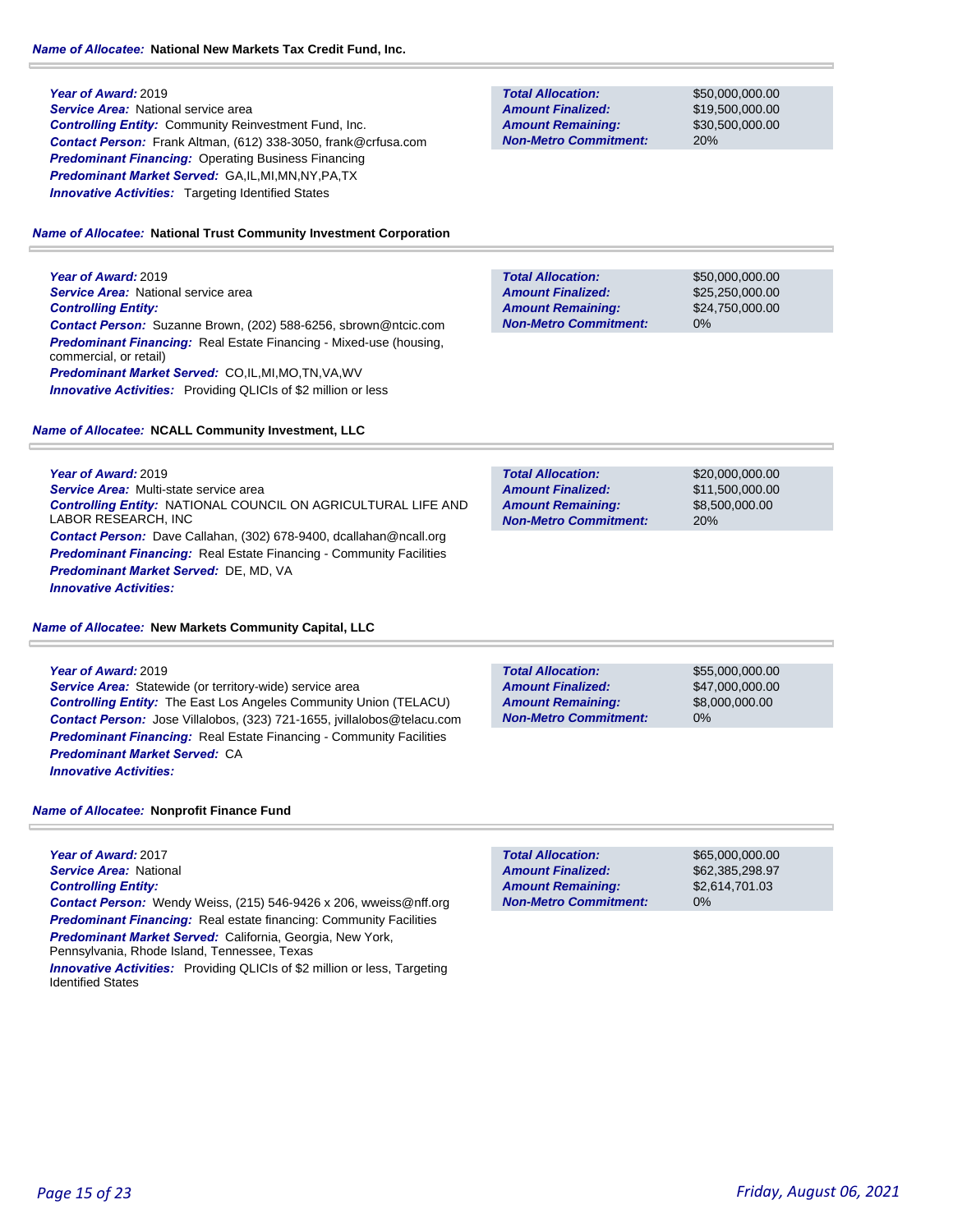#### **Year of Award:** 2018

**Service Area:** National service area

*Controlling Entity:* City of New York

*Predominant Market Served:* NY

### *Controlling Entity:*

**Year of Award:** 2018

*Contact Person:* Wendy Weiss, (215) 546-9426 x 206, wweiss@nff.org *Predominant Financing:* Real Estate Financing - Community Facilities *Predominant Market Served:* CA,GA,MD,NY,TN,TX **Innovative Activities:** Providing QLICIs of \$2 million or less, Targeting

Identified States

*Service Area:* Local service area (e.g., neighborhoods, cities, a county or contiguous counties, or metropolitan areas) within a state or territory

*Contact Person:* Christine Robinson, (212) 312-3644, crobinson@edc.nyc **Predominant Financing:** Real Estate Financing - Community Facilities

#### *Name of Allocatee:* **NYC Neighborhood Capital Corporation**

#### **Total Allocation: Non-Metro Commitment: Amount Remaining: Amount Finalized:**

**Total Allocation:**

**Non-Metro Commitment: Amount Remaining: Amount Finalized:**

\$55,000,000.00 \$51,000,000.00 \$4,000,000.00 0%

\$55,000,000.00 \$44,000,000.00 \$11,000,000.00 0% **Total Allocation: Non-Metro Commitment: Amount Remaining: Amount Finalized:**

*Name of Allocatee:* **NYC Neighborhood Capital Corporation**

#### **Year of Award:** 2019

*Innovative Activities:* 

*Service Area:* Local service area (e.g., neighborhoods, cities, a county or contiguous counties, or metropolitan areas) within a state or territory *Controlling Entity:* City of New York *Contact Person:* Christine Robinson, (212) 312-3644, crobinson@edc.nyc **Predominant Financing:** Real Estate Financing - Community Facilities

*Predominant Market Served:* NY *Innovative Activities:* 

### *Name of Allocatee:* **NYCR-CDE,LLC**

#### **Year of Award:** 2019

*Service Area:* Local service area (e.g., neighborhoods, cities, a county or contiguous counties, or metropolitan areas) within a state or territory *Controlling Entity:* New York City Regional Center, LLC *Contact Person:* GEORGE OLSEN, (212) 619-1270, golsen@nycrc.com **Predominant Financing:** Real Estate Financing - Community Facilities *Predominant Market Served:* NY *Innovative Activities:* 

0% **Total Allocation: Non-Metro Commitment: Amount Remaining: Amount Finalized:**

\$50,000,000.00 \$34,000,000.00 \$16,000,000.00

\$50,000,000.00 \$12,500,000.00 \$37,500,000.00

0%

*Name of Allocatee:* **Partners for the Common Good, Inc.**

**Year of Award:** 2019 **Service Area: National service area** *Controlling Entity: Contact Person:* Larita Mimms, (202) 689-8935 x226, mimmsl +amis@pcgloanfund.org *Predominant Financing:* Real Estate Financing - Community Facilities *Predominant Market Served:* AZ,CT,FL,IL,PA,TX **Innovative Activities:** Targeting Identified States

| <b>Total Allocation:</b>     | \$35,000,000,00 |
|------------------------------|-----------------|
| <b>Amount Finalized:</b>     | \$21,600,000,00 |
| <b>Amount Remaining:</b>     | \$13,400,000,00 |
| <b>Non-Metro Commitment:</b> | 0%              |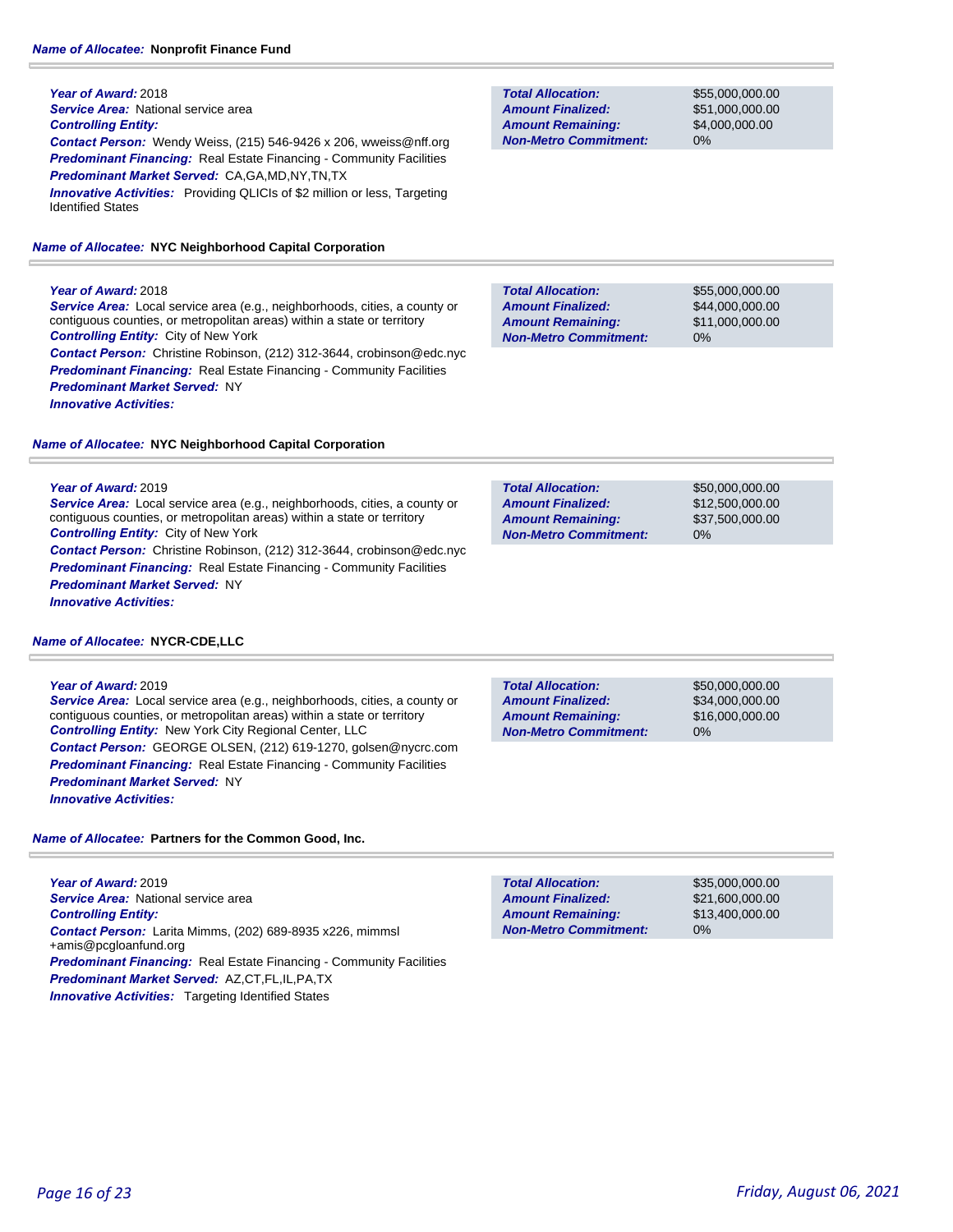### **Year of Award:** 2018

*Service Area:* Multi-state service area *Controlling Entity:* People Incorporated of Virginia *Contact Person:* Bryan Phipps, (276) 623-9000, bphipps@peopleinc.net *Predominant Financing:* Real Estate Financing - Community Facilities *Predominant Market Served:* AL, GA, KY, MS, NC, SC, TN, VA, WV **Innovative Activities:** Providing QLICIs for Non-Real Estate Activities, Targeting Identified States

### *Name of Allocatee:* **PIDC Community Capital**

### **Year of Award:** 2018

*Service Area:* Local service area (e.g., neighborhoods, cities, a county or contiguous counties, or metropolitan areas) within a state or territory *Controlling Entity:* Philadelphia Industrial Development Corporation *Contact Person:* Jennifer Crowther, (215) 496-8139, jcrowther@pidcphila.com *Predominant Financing:* Real Estate Financing - Mixed-use (housing, commercial, or retail) *Predominant Market Served:* PA **Innovative Activities:** Providing QLICIs of \$2 million or less

*Name of Allocatee:* **PNC Community Partners, Inc.**

**Year of Award:** 2018 *Service Area:* National service area *Controlling Entity:* PNC Bank, National Association *Contact Person:* Marcia Barenbregge-Lynch, (412) 644-6007, marcia.b.lynch@pnc.com **Predominant Financing:** Real Estate Financing - Community Facilities *Predominant Market Served:* IL,IN,MO,NY,OH,PA,WI *Innovative Activities:* Targeting Identified States

*Name of Allocatee:* **PNC Community Partners, Inc.**

**Year of Award:** 2019 *Service Area:* National service area *Controlling Entity:* PNC Bank, National Association *Contact Person:* Marcia Barenbregge-Lynch, (412) 644-6007, marcia.b.lynch@pnc.com **Predominant Financing:** Real Estate Financing - Community Facilities *Predominant Market Served:* GA,IL,KY,MI,OH,PA,VA *Innovative Activities:* Targeting Identified States

### *Name of Allocatee:* **Prestamos CDFI, LLC**

**Year of Award:** 2019 *Service Area:* Multi-state service area *Controlling Entity:* Chicanos Por La Causa, Inc. *Contact Person:* Teresa Miranda, (602) 258-9911, teresa.miranda@cplc.org *Predominant Financing:* Real Estate Financing - Industrial/Manufacturing *Predominant Market Served:* AZ, NM, NV, TX *Innovative Activities:* Providing QLICIs of \$2 million or less, Targeting Identified States

**Total Allocation: Non-Metro Commitment: Amount Remaining: Amount Finalized:**

\$60,000,000.00 \$26,000,000.00 \$34,000,000.00 55%

\$45,000,000.00 \$40,500,000.00 \$4,500,000.00 0% **Total Allocation: Non-Metro Commitment: Amount Remaining: Amount Finalized:**

**Total Allocation: Non-Metro Commitment: Amount Remaining: Amount Finalized:**

\$70,000,000.00 \$47,080,000.00 \$22,920,000.00 20%

**Total Allocation: Non-Metro Commitment: Amount Remaining: Amount Finalized:**

\$60,000,000.00 \$26,250,000.00 \$33,750,000.00 20%

\$55,000,000.00 \$34,000,000.00 \$21,000,000.00 20% **Total Allocation: Non-Metro Commitment: Amount Remaining: Amount Finalized:**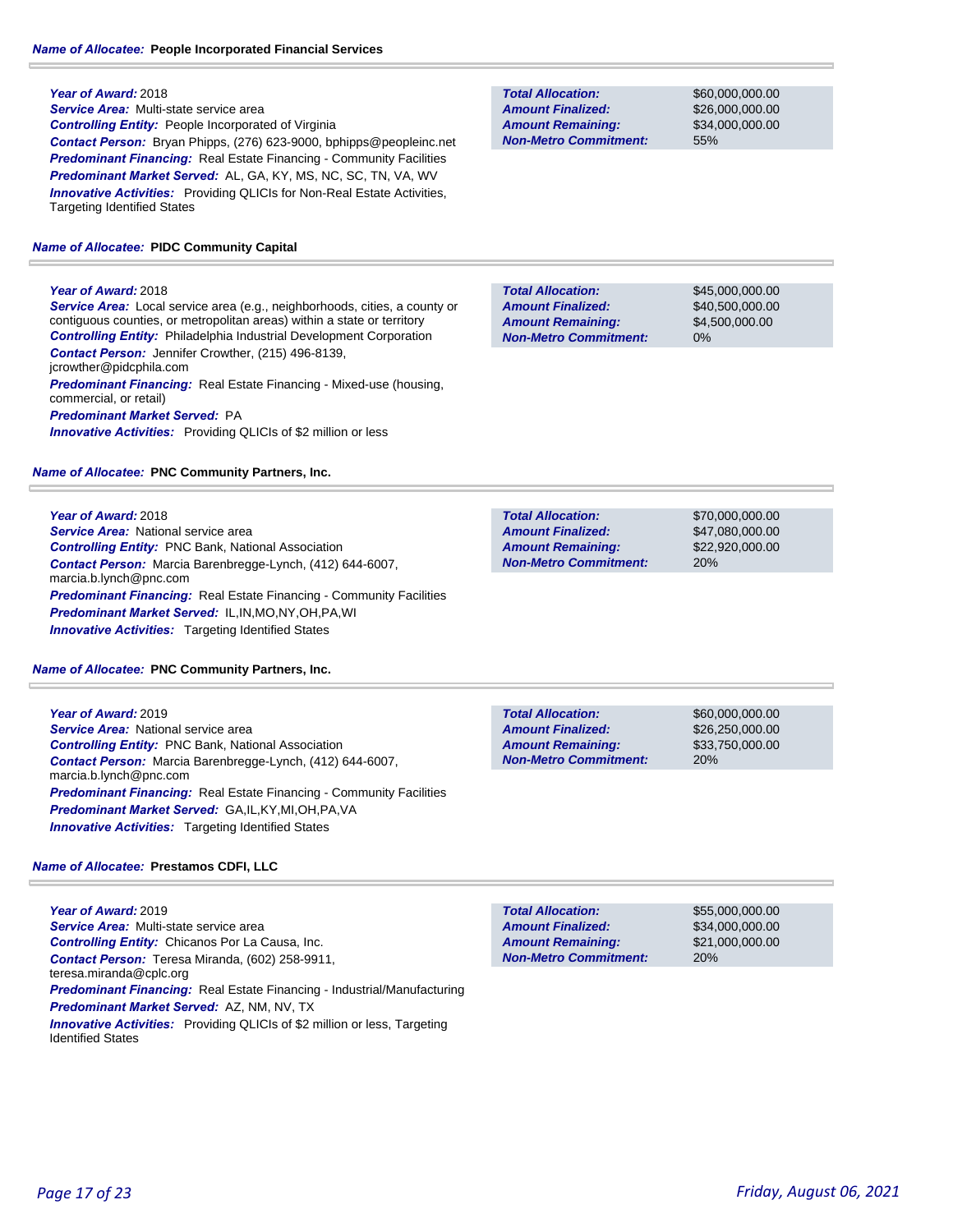### *Name of Allocatee:* **Primary Care Development Corporation**

**Year of Award:** 2019 **Service Area: National service area** *Controlling Entity: Contact Person:* Johvanna Sampson, (212) 437-3932, jsampson@pcdc.org **Predominant Financing:** Real Estate Financing - Community Facilities *Predominant Market Served:* CA,KY,MN,NY,PA,RI,TX **Innovative Activities:** Targeting Identified States

### *Name of Allocatee:* **Punawai 'O Pu'uhonua, LLC**

**Year of Award:** 2018 **Service Area:** Statewide (or territory-wide) service area *Controlling Entity:* American Savings Bank, FSB *Contact Person:* Gabriel Lee, (808) 539-7896, glee@asbhawaii.com *Predominant Financing:* Real Estate Financing - Community Facilities *Predominant Market Served:* HI **Innovative Activities:** Investing in Indian Country

*Name of Allocatee:* **RBC Community Development, LLC**

**Year of Award:** 2019 **Service Area: National service area** *Controlling Entity:* RBC Community Investments, LLC *Contact Person:* Kenneth Lohiser, (216) 875-6080, ken.lohiser@rbc.com *Predominant Financing:* Real Estate Financing - Mixed-use (housing, commercial, or retail) *Predominant Market Served:* GA,MS,MO,NV,NM,OH,WI **Innovative Activities:** Targeting Identified States

*Name of Allocatee:* **Reinvestment Fund, Inc., The**

**Year of Award:** 2019 *Service Area:* National service area *Controlling Entity: Contact Person:* Sara Landis, (215) 574-5820, sara.landis@trfund.com **Predominant Financing:** Real Estate Financing - Community Facilities *Predominant Market Served:* DC,GA,MD,OH,PA *Innovative Activities:* Targeting Identified States

### *Name of Allocatee:* **River Gorge Capital, LLC**

**Year of Award:** 2018 *Service Area:* National service area *Controlling Entity:* BrightBridge, Inc *Contact Person:* Monica Blanton, (423) 424-4226, mblanton@brightbridgeinc.org **Predominant Financing: Operating Business Financing** *Predominant Market Served:* AL,FL,GA,TN,TX,WV *Innovative Activities:* Providing QLICIs for Non-Real Estate Activities, Targeting Identified States

**Total Allocation: Non-Metro Commitment: Amount Remaining: Amount Finalized:**

\$65,000,000.00 \$36,750,000.00 \$28,250,000.00 25%

\$40,000,000.00 \$20,000,000.00 \$20,000,000.00 20% **Total Allocation: Non-Metro Commitment: Amount Remaining: Amount Finalized:**

\$60,000,000.00 \$19,500,000.00 \$40,500,000.00 0% **Total Allocation: Non-Metro Commitment: Amount Remaining: Amount Finalized:**

**Total Allocation: Non-Metro Commitment: Amount Remaining: Amount Finalized:**

\$60,000,000.00 \$38,500,000.00 \$21,500,000.00 20%

**Total Allocation: Non-Metro Commitment: Amount Remaining: Amount Finalized:**

\$55,000,000.00 \$41,500,000.00 \$13,500,000.00 45%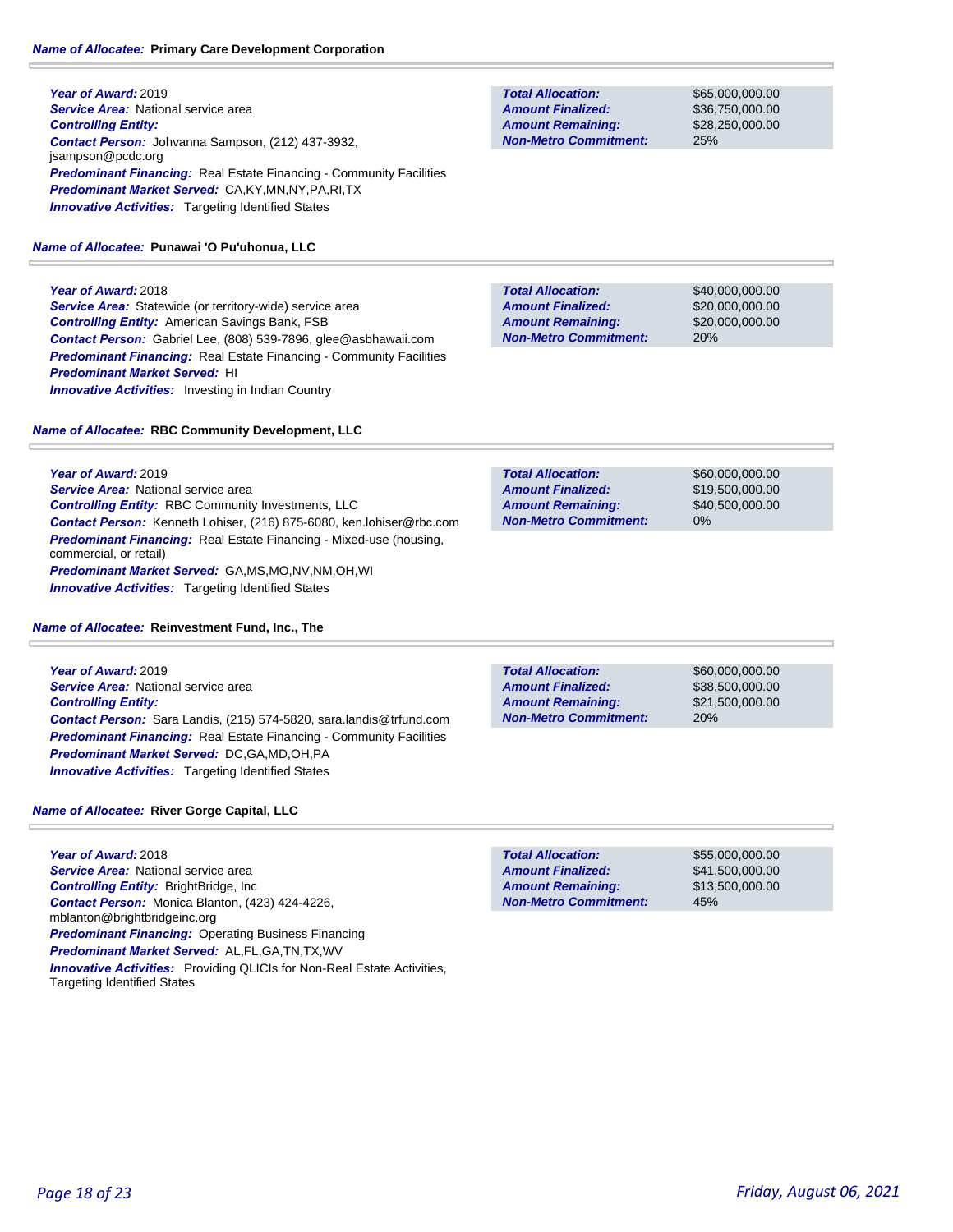#### *Name of Allocatee:* **San Francisco Community Investment Fund**

### **Year of Award:** 2015-2016 *Service Area:* Local *Controlling Entity:* City and County of San Francisco *Contact Person:* Bridget Katz, (415) 554-6240, bridget.katz@sfgov.org *Predominant Financing:* Real estate financing: Retail *Predominant Market Served:* San Francisco County, CA *Innovative Activities:*

#### *Name of Allocatee:* **San Francisco Community Investment Fund**

**Year of Award:** 2017 *Service Area:* Local *Controlling Entity:* City and County of San Francisco *Contact Person:* Bridget Katz, (415) 554-6240, bridget.katz@sfgov.org *Predominant Financing:* Real estate financing: Community Facilities *Predominant Market Served:* CA-San Francisco County *Innovative Activities:* 

#### *Name of Allocatee:* **San Francisco Community Investment Fund**

**Year of Award:** 2018 *Service Area:* Local service area (e.g., neighborhoods, cities, a county or contiguous counties, or metropolitan areas) within a state or territory *Controlling Entity:* City and County of San Francisco *Contact Person:* Bridget Katz, (415) 554-6240, bridget.katz@sfgov.org *Predominant Financing:* Real Estate Financing - Community Facilities *Predominant Market Served:* CA

*Innovative Activities:* 

#### *Name of Allocatee:* **SB New Markets CDE LLC**

#### **Year of Award:** 2018

**Service Area:** Local service area (e.g., neighborhoods, cities, a county or contiguous counties, or metropolitan areas) within a state or territory *Controlling Entity:* University Financial Corp. GBC dba Sunrise Banks *Contact Person:* Michael Morrell, (651) 523-7847, michael.morrell@sunrisebanks.com **Predominant Financing:** Real Estate Financing - Community Facilities

*Predominant Market Served:* MN

*Innovative Activities:* Providing QLICIs of \$2 million or less

### *Name of Allocatee:* **SB New Markets CDE LLC**

#### **Year of Award:** 2019

*Service Area:* Local service area (e.g., neighborhoods, cities, a county or contiguous counties, or metropolitan areas) within a state or territory *Controlling Entity:* University Financial Corp. *Contact Person:* Michael Morrell, (651) 523-7847, michael.morrell@sunrisebanks.com **Predominant Financing:** Real Estate Financing - Community Facilities *Predominant Market Served:* MN **Innovative Activities:** Providing QLICIs of \$2 million or less

### **Total Allocation: Non-Metro Commitment: Amount Remaining: Amount Finalized:**

\$45,000,000.00 \$40,500,000.00 \$4,500,000.00 0%

**Total Allocation: Non-Metro Commitment: Amount Remaining: Amount Finalized:**

\$30,000,000.00 \$25,500,000.00 \$4,500,000.00 0%

| <b>Total Allocation:</b>     | \$35,000,000,00 |
|------------------------------|-----------------|
| <b>Amount Finalized:</b>     | \$17.557.000.00 |
| <b>Amount Remaining:</b>     | \$17,443,000.00 |
| <b>Non-Metro Commitment:</b> | $0\%$           |

\$60,000,000.00 \$41,000,000.00 \$19,000,000.00 0% **Total Allocation: Non-Metro Commitment: Amount Remaining: Amount Finalized:**

\$50,000,000.00 \$36,000,000.00 \$14,000,000.00 0% **Total Allocation: Non-Metro Commitment: Amount Remaining: Amount Finalized:**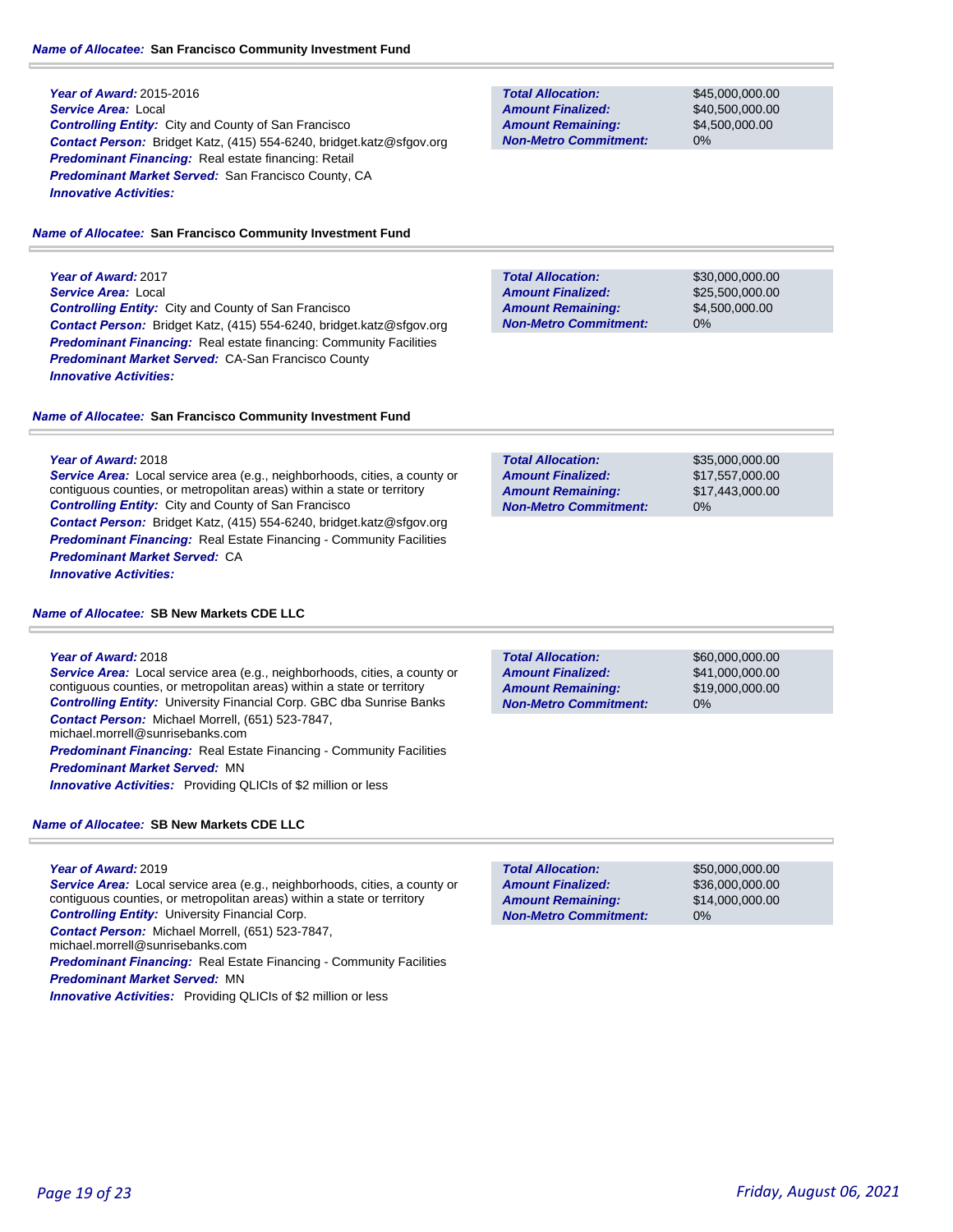### **Year of Award:** 2019

**Service Area:** Statewide (or territory-wide) service area *Controlling Entity:* CDC Small Business Finance Corp *Contact Person:* Robert Villarreal, (619) 243-8652, rvillarreal@cdcloans.com **Predominant Financing: Operating Business Financing** *Predominant Market Served:* CA *Innovative Activities:* Providing QLICIs of \$2 million or less

## *Name of Allocatee:* **South Carolina Community Loan Fund**

**Year of Award:** 2019 **Service Area:** Statewide (or territory-wide) service area *Controlling Entity: Contact Person:* Leigh Ann Shelton, (843) 973-7285, leighann@sccommunityloanfund.org **Predominant Financing: Operating Business Financing** 

*Name of Allocatee:* **Southern Bancorp Bank**

*Predominant Market Served:* SC

**Year of Award:** 2019

*Innovative Activities:* 

*Service Area:* Multi-state service area *Controlling Entity:* Southern Bancorp, Inc. *Contact Person:* John Olaimey, , john.olaimey@banksouthern.com *Predominant Financing:* Operating Business Financing *Predominant Market Served:* AR, MS **Innovative Activities:** Making QLICIs with an original term less than or equal to 60 months, Providing QLICIs of \$2 million or less

### *Name of Allocatee:* **Southside Community Optimal Redevelopment Enterprise, LLC**

**Year of Award:** 2018 *Service Area:* Multi-state service area *Controlling Entity:* McCaffery Interests, Inc *Contact Person:* EDMUND WOODBURY, (312) 784-2750, ewoodbury@mccafferyinc.com *Predominant Financing:* Other Real Estate Financing *Predominant Market Served:* IL, IN **Innovative Activities:** Targeting Identified States

\$35,000,000.00 \$19,500,000.00 \$15,500,000.00 0% **Total Allocation: Non-Metro Commitment: Amount Remaining: Amount Finalized:**

*Name of Allocatee:* **Southside Community Optimal Redevelopment Enterprise, LLC**

**Year of Award:** 2019 *Service Area:* Multi-state service area *Controlling Entity:* McCaffery Interests, Inc. *Contact Person:* EDMUND WOODBURY, (312) 784-2750, ewoodbury@mccafferyinc.com *Predominant Financing:* Other Real Estate Financing *Predominant Market Served:* IL, IN **Innovative Activities:** Providing QLICIs of \$2 million or less

| <b>Total Allocation:</b>     | \$50,000,000,00 |
|------------------------------|-----------------|
| <b>Amount Finalized:</b>     | \$37,250,000,00 |
| <b>Amount Remaining:</b>     | \$12,750,000,00 |
| <b>Non-Metro Commitment:</b> | $0\%$           |
|                              |                 |

| <b>Total Allocation:</b>     | \$50,000,000,00 |
|------------------------------|-----------------|
| <b>Amount Finalized:</b>     | \$10.000.000.00 |
| <b>Amount Remaining:</b>     | \$40,000,000,00 |
| <b>Non-Metro Commitment:</b> | 50%             |
|                              |                 |

**Total Allocation: Non-Metro Commitment: Amount Remaining: Amount Finalized:**

**Total Allocation:**

\$25,000,000.00 \$0.00 \$25,000,000.00 0%

\$15,000,000.00

\$4,500,000.00 \$10,500,000.00 0% **Non-Metro Commitment: Amount Remaining: Amount Finalized:**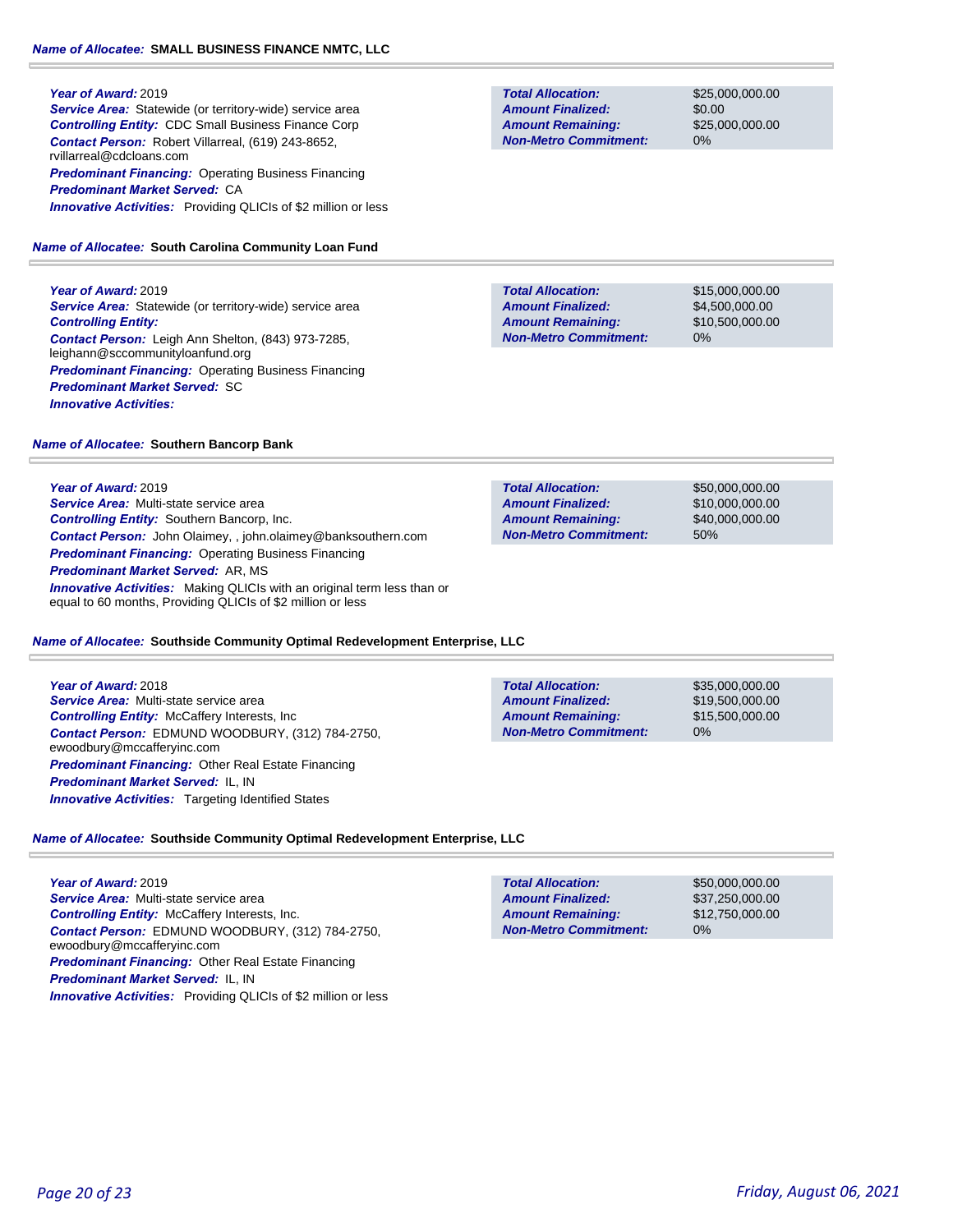**Year of Award:** 2019 **Service Area: National service area** *Controlling Entity:* Truist Financial Corporation *Contact Person:* Jan Gilbreath, (404) 813-5467, jan.gilbreath@suntrust.com **Predominant Financing: Operating Business Financing** *Predominant Market Served:* FL,GA,MD,NC,SC,TN,VA **Innovative Activities:** Providing QLICIs of \$2 million or less, Targeting Identified States

*Name of Allocatee:* **Texas Mezzanine Fund, Inc.**

**Year of Award:** 2018 **Service Area:** Statewide (or territory-wide) service area *Controlling Entity: Contact Person:* Karenthia Hill, (214) 943-5900 x106, khill@tmfund.com **Predominant Financing: Operating Business Financing** *Predominant Market Served:* TX **Innovative Activities:** Targeting Identified States

*Name of Allocatee:* **Texas Mezzanine Fund, Inc.**

**Year of Award:** 2019 *Service Area:* Statewide (or territory-wide) service area *Controlling Entity: Contact Person:* Karenthia Hill, (214) 943-5900 x106, khill@tmfund.com *Predominant Financing:* Operating Business Financing *Predominant Market Served:* TX **Innovative Activities:** Targeting Identified States

*Name of Allocatee:* **The Rose Urban Green Fund, LLC**

**Year of Award:** 2019 *Service Area:* National service area *Controlling Entity:* Rose Capital LLC *Contact Person:* Charles Perry, (303) 446-0600, chuck@perry-rose.com *Predominant Financing:* Real Estate Financing - Mixed-use (housing, commercial, or retail) *Predominant Market Served:* CA,CO,CT,GA,NV,NY,PA *Innovative Activities:* Providing QLICIs of \$2 million or less, Targeting

*Name of Allocatee:* **UB Community Development, LLC**

**Year of Award:** 2017 *Service Area:* Multi-State *Controlling Entity:* UNITED BANCORPORATION OF ALABAMA, INC. *Contact Person:* Alex Jones, (251) 446-6017, alex.jones@unitedbank.com *Predominant Financing:* Operating Business financing *Predominant Market Served:* Alabama, Florida **Innovative Activities:** Providing QLICIs of \$2 million or less, Targeting Identified States

Identified States

\$55,000,000.00 \$54,500,000.00 \$500,000.00 60% **Total Allocation: Non-Metro Commitment: Amount Remaining: Amount Finalized:**

**Total Allocation: Amount Remaining: Amount Finalized:**

**Non-Metro Commitment:**

**Total Allocation:**

**Non-Metro Commitment: Amount Remaining: Amount Finalized:**

**Non-Metro Commitment: Amount Remaining: Amount Finalized:**

**Total Allocation:**

**Total Allocation:**

**Non-Metro Commitment: Amount Remaining: Amount Finalized:**

0%

\$35,000,000.00 \$29,000,000.00 \$6,000,000.00

\$65,000,000.00 \$31,000,000.00 \$34,000,000.00

20%

\$45,000,000.00 \$31,000,000.00 \$14,000,000.00 15%

\$45,000,000.00 \$15,575,000.00 \$29,425,000.00

0%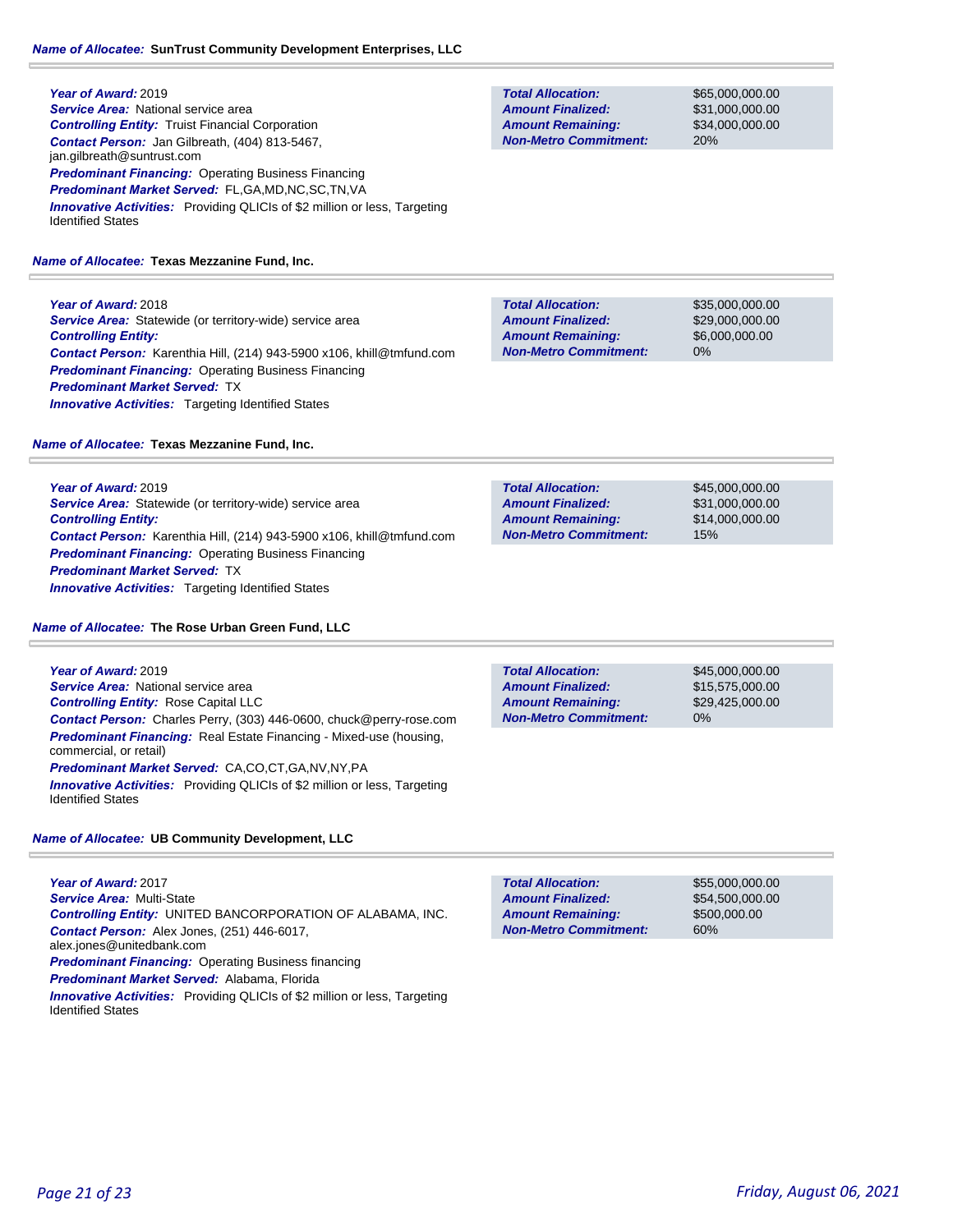### *Name of Allocatee:* **UB Community Development, LLC**

**Year of Award:** 2019 *Service Area:* Multi-state service area *Controlling Entity:* United Bancorporation of Alabama, Inc. *Contact Person:* Alex Jones, (251) 446-6017, alex.jones@unitedbank.com *Predominant Financing:* Operating Business Financing *Predominant Market Served:* AL, FL *Innovative Activities:* Providing QLICIs of \$2 million or less

### *Name of Allocatee:* **Urban Action Community Development LLC**

**Year of Award:** 2019

**Service Area: National service area** *Controlling Entity:* SBER Development Services LLC *Contact Person:* Tabitha Atkins, (443) 577-4386, tatkins@crossstpartners.com *Predominant Financing:* Real Estate Financing - Office Space *Predominant Market Served:* KS,MD,MI,OH,TN,TX,WI **Innovative Activities:** Targeting Identified States

### *Name of Allocatee:* **Urban Development Fund, LLC**

**Year of Award:** 2018 **Service Area: National service area** *Controlling Entity:* Aries Capital LLC *Contact Person:* Chad Goodall, (773) 575-3809, cegoodall@yahoo.com **Predominant Financing:** Real Estate Financing - Community Facilities *Predominant Market Served:* AL,FL,GA,IL,TX *Innovative Activities:* Providing QLICIs for Non-Real Estate Activities, Targeting Identified States

### *Name of Allocatee:* **USBCDE, LLC**

**Year of Award:** 2018 **Service Area: National service area** *Controlling Entity:* U.S. Bank *Contact Person:* Nichole Huffman, (314) 335-2511, stephanie.huffman@usbank.com *Predominant Financing:* Real Estate Financing - Community Facilities *Predominant Market Served:* CA,MI,MO,NV,RI,TX,WA **Innovative Activities:** Providing QLICIs of \$2 million or less, Targeting Identified States

### *Name of Allocatee:* **USBCDE, LLC**

**Year of Award:** 2019 **Service Area: National service area** *Controlling Entity:* U.S. Bank *Contact Person:* Nichole Huffman, (314) 335-2511, stephanie.huffman@usbank.com *Predominant Financing:* Real Estate Financing - Community Facilities *Predominant Market Served:* AZ,DC,FL,IA,SC,TX *Innovative Activities:* Providing QLICIs of \$2 million or less, Targeting Identified States

**Total Allocation: Non-Metro Commitment: Amount Remaining: Amount Finalized:**

\$65,000,000.00 \$38,000,000.00 \$27,000,000.00 50%

**Total Allocation: Non-Metro Commitment: Amount Remaining: Amount Finalized:**

\$50,000,000.00 \$40,500,000.00 \$9,500,000.00 0%

\$50,000,000.00 \$38,552,916.35 \$11,447,083.65 0% **Total Allocation: Non-Metro Commitment: Amount Remaining: Amount Finalized:**

**Total Allocation: Non-Metro Commitment: Amount Remaining: Amount Finalized:**

\$70,000,000.00 \$58,000,000.00 \$12,000,000.00 20%

**Total Allocation: Non-Metro Commitment: Amount Remaining: Amount Finalized:**

\$65,000,000.00 \$38,677,616.18 \$26,322,383.82 20%